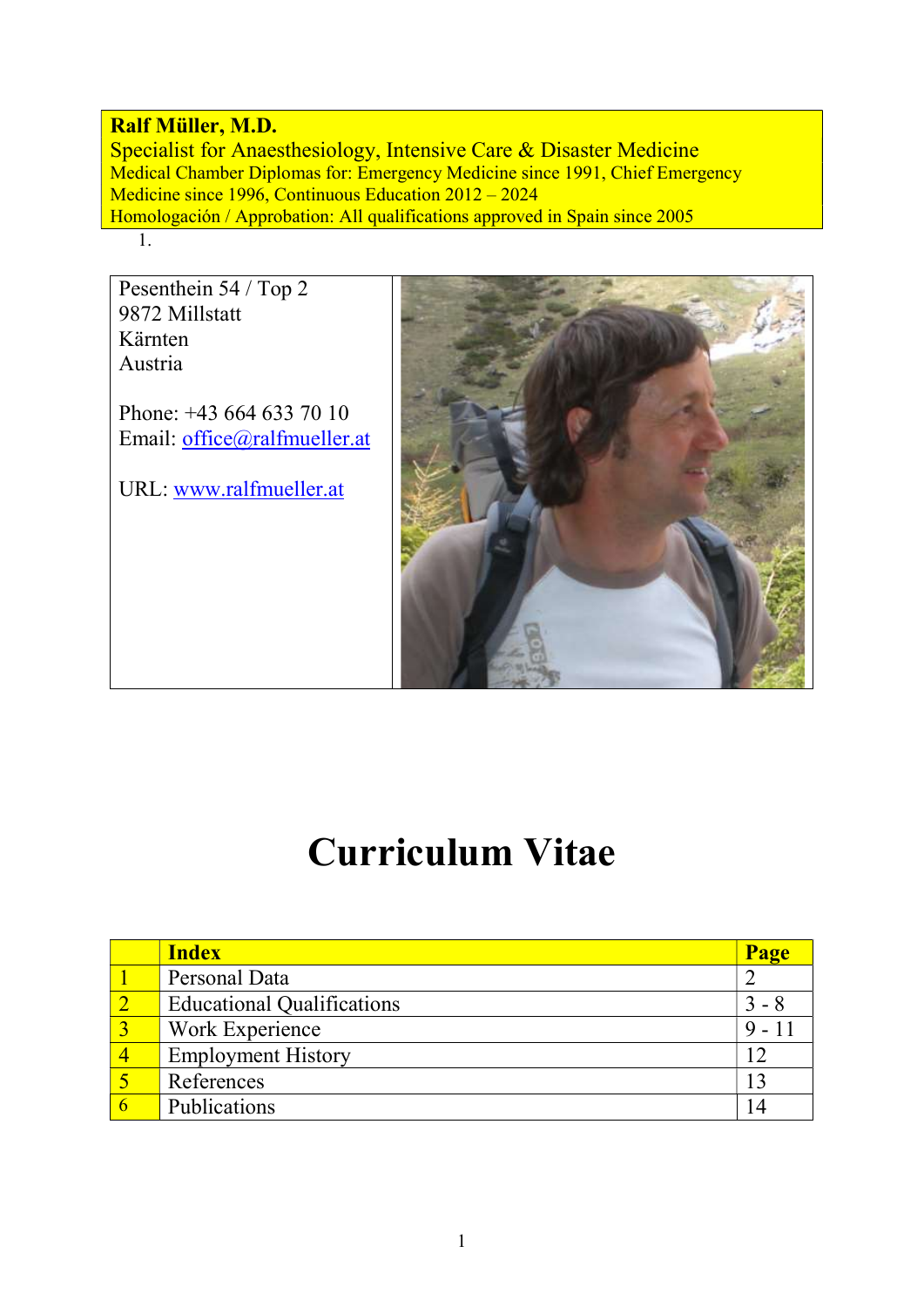#### 2 Personal Data

| <b>Full Names</b>           | Ralf Müller (Mueller)                          |  |  |
|-----------------------------|------------------------------------------------|--|--|
| Date of Birth               | 01.01.1960                                     |  |  |
| <b>Sex</b>                  | male                                           |  |  |
| <b>Marital Status</b>       | single                                         |  |  |
| Children                    | Tobias (36), Tina (37)                         |  |  |
| <b>Language Proficiency</b> | native: German                                 |  |  |
|                             | excellent: English, IELTS-Test 2010: 7.0       |  |  |
|                             | traces: Spanish, Portuguese, Greek             |  |  |
| <b>EDP Proficiency</b>      | Medical App Developer (Android)                |  |  |
| <b>Nationality</b>          | Austria                                        |  |  |
| Passport                    | Number: P 5948927, Kontrollnummer: 5           |  |  |
|                             | Date of Issue: 2011-10-13                      |  |  |
|                             | Valid to: 2021-10-12                           |  |  |
| <b>Residential Address</b>  | Pesenthein 54, Top 2                           |  |  |
|                             | 9872 Millstatt, Austria                        |  |  |
| <b>Postal Address</b>       | Pesenthein 54 / Top 2                          |  |  |
|                             | 9872 Millstatt, Kärnten, Austria               |  |  |
| <b>Work Address</b>         | Krankenhaus Spittal an der Drau                |  |  |
|                             | Billrothstraße 1                               |  |  |
|                             | 9800 Spittal an der Drau, Kärnten,             |  |  |
|                             | Austria                                        |  |  |
| <b>Telephone Numbers</b>    | Mobile: +43 660 633 70 10                      |  |  |
|                             | Job: +43 4762 622 7785                         |  |  |
| Availability                | 1. Email                                       |  |  |
|                             | 2. Phone                                       |  |  |
| Hobbies, Interests          | hang gliding worldwide since 1982<br>$\bullet$ |  |  |
|                             | various sports, such as skiing,<br>$\bullet$   |  |  |
|                             | hiking, cycling, etc.                          |  |  |
|                             | music (guitar)                                 |  |  |
|                             | writing books (medicine & sports)              |  |  |
|                             | developing medical apps                        |  |  |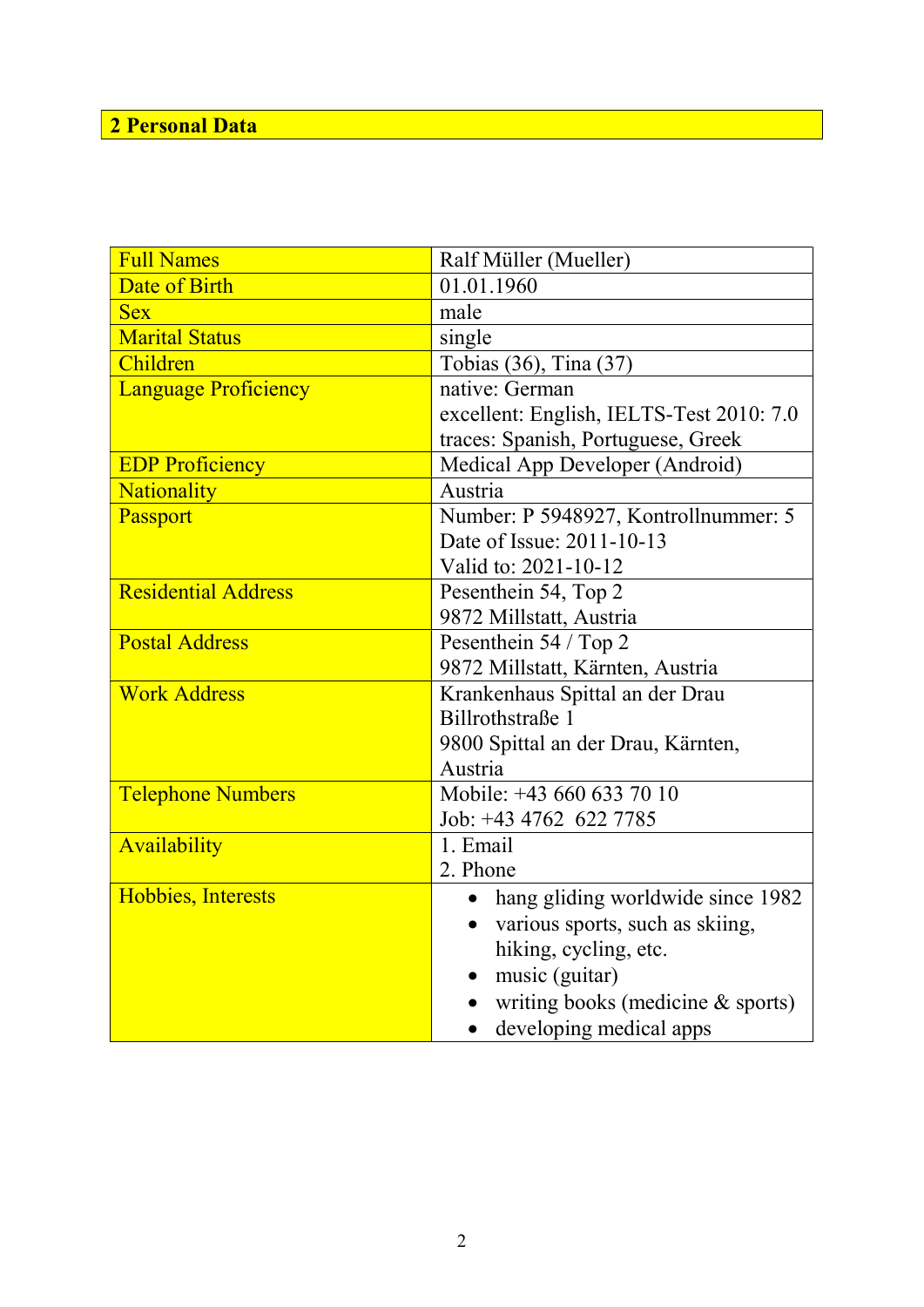## 2 Educational Qualifications

#### 2.1 Secondary Schools

| American High School Diploma | Moscow Senior High School, | 1977 |
|------------------------------|----------------------------|------|
|                              | Idaho, USA                 |      |
| Austrian High School Diploma | Bundesrealgymnasium 8580   | 1978 |
| (Reifezeugnis, Matura)       | Köflach, Austria           |      |

## 2.2 Tertiary Qualifications

| Medical Doctor (Doctor Medicinae)   | University of Graz (Karl-       | 1990     |
|-------------------------------------|---------------------------------|----------|
| Universae)                          | Franzens-Universität Graz), AT  |          |
| <b>Emergency Diploma (Notarzt-</b>  | <b>Austrian Medical Chamber</b> | 1991     |
| Diplom)                             | (Österreichische Ärztekammer)   |          |
| <b>Chief Emergency Diploma</b>      | <b>Austrian Medical Chamber</b> | 1996     |
| (Leitender Notarzt, LNA)            | (Österreichische Ärztekammer)   |          |
| Specialist for Anaesthesiology $\&$ | <b>Austrian Medical Chamber</b> | 1997     |
| <b>Intensive Care Medicine</b>      | (Österreichische Ärztekammer)   |          |
| Diploma of Continuing Education     | <b>Austrian Medical Chamber</b> | $2012 -$ |
| (Fortbildungsdiplom der ÖÄK)        | (Österreichische Ärztekammer)   | 2024     |
| New Emergency Diploma (Notarzt      | <b>Austrian Medical Chamber</b> | $2021 -$ |
| Diplom Neu)                         | (Österreichische Ärztekammer)   | 2024     |

#### 2.3 Job Related Courses

| Course                               | Supervisor                   | Location      | Year      |
|--------------------------------------|------------------------------|---------------|-----------|
| <b>Mountain Patrol Paramedic</b>     | R. Mader, MD                 | Styria, AT    | 1976-2006 |
| <b>Red Cross First Aid Courses</b>   | Möhrisch et al.              | Styria, AT    | 1976-1990 |
| Paediatric Cardiology                | A. Beitzke, Prof. MD         | Meduni Graz   | 1988      |
| <b>AGN</b> (Emergency Med. Society): | G. Prause, Prof. MD,         | Meduni Graz,  | 1990-2018 |
| Membership                           | Secretary of AGN for decades | Styria, AT    |           |
| <b>Red Cross Paramedic Courses</b>   | Möhrisch et al.              | Graz, Lebring | 1990      |
| <b>Emergency Med. Case Reports</b>   | V. Weinrauch, MD             | Meduni Graz   | 1990      |
| Anaesthesia Training Course          | W. List, Prof. MD            | Meduni Graz   | 1990      |
| Paediatric Anesthesia Course         | K. Hiotakis, Prof. MD        | LKH-Graz      | 1991      |
| <b>Emergency Medicine Lectures</b>   | W. List, Prof. MD            | Meduni Graz   | 1991      |
| <b>Disaster Medicine Lectures</b>    | W. List, Prof. MD            | Meduni Graz   | 1991      |
| Paediatric Emergency Medicine        | Grubbauer, Prof. MD          | Meduni Graz   | 1991      |
| Low-Flow-Anesthesia                  | Filzwieser, MD               | LKH-Deutschl. | 1991      |
| <b>International Congress:</b>       | W. List, Prof MD             | Meduni Graz   | 1991      |
| Emergency + Disaster Medicine        |                              |               |           |
| Seminar: Parenteral Nutrition        | Hiesmayr, MD                 | St. Wolfgang  | 1991      |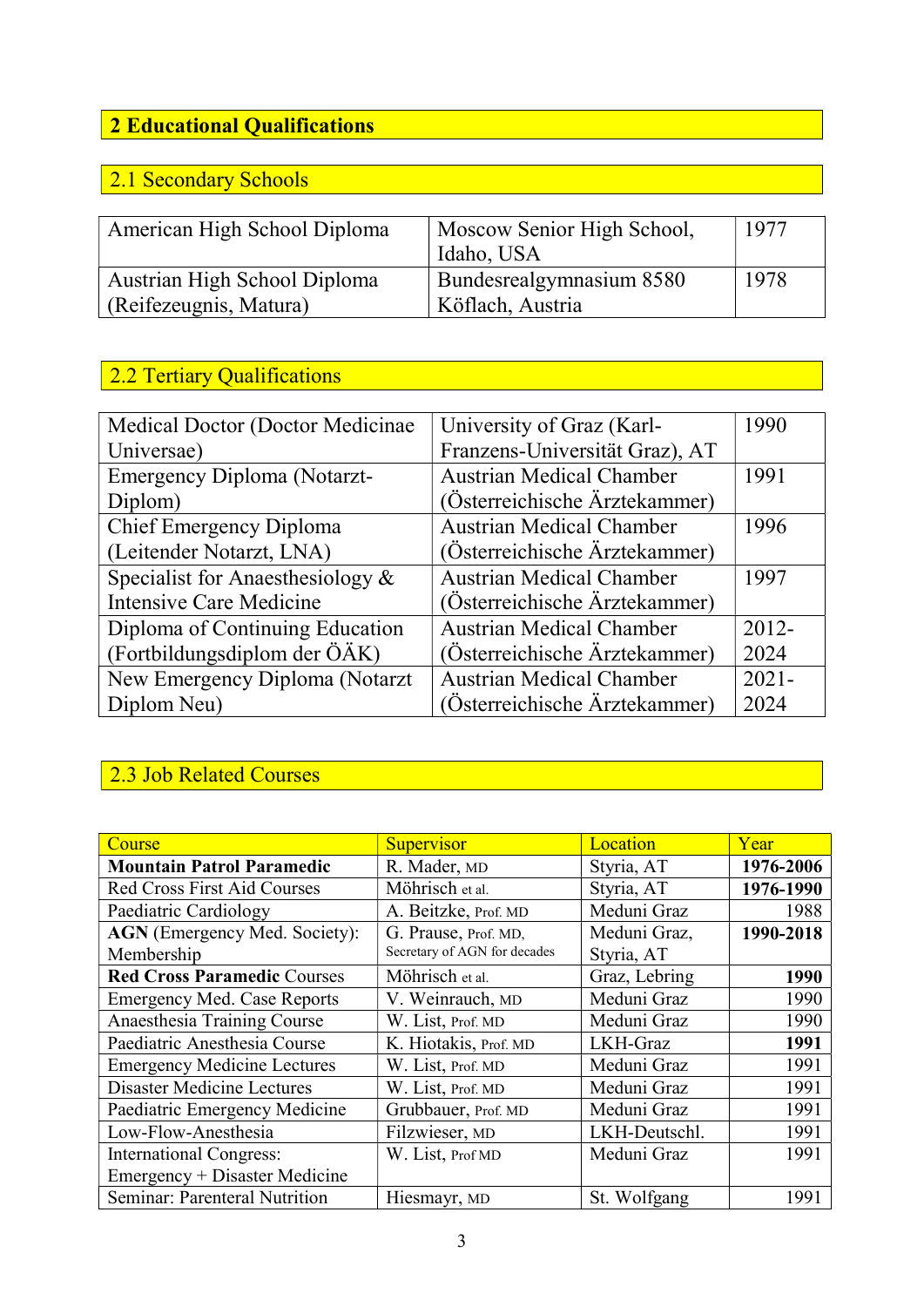| Course                                  | Supervisor                    | Location           | Year      |
|-----------------------------------------|-------------------------------|--------------------|-----------|
| <b>Emergency Physician Diploma</b>      | K. Hudabiunigg, Prim. MD      | Styria             | 1991      |
| <b>Austrian Medical Chamber</b>         | (Notarztdiplom ÖÄK)           |                    |           |
| Internship: Internal medicine           | Himmel, Prim. MD              | Voitsberg          | 1992      |
| <b>Disaster Medicine Course</b>         | W. List, Prof. MD             | Styria             | 1992      |
| Revision Course of the                  | K. Lehmann, Prof. MD,         | Mayrhofen, Tirol   | 1992      |
| German Academy of Anaesthes.            | PHD                           |                    |           |
| Triage Course                           | B. Mayer, MD                  | Styria             | 1992      |
| <b>Board Membership of the AGN</b>      | Vorstand der AGN              | Meduni Graz        | 1993-2012 |
| (Vorstandsmitglied)                     | G. Prause, Prof. MD.          |                    |           |
| <b>Bronchoscopy Course</b>              | Emslander, Doz. MD            | <b>Bad Gastein</b> | 1993      |
| Triage for Emergency Doctors            | B. Mayer, MD                  | Styria             | 1993      |
| Compulsory Course B on                  | W. Ilias, Prof. MD            | Salzburg           | 1993      |
| Anaesthesia and ICM                     |                               |                    |           |
| Anaesthesia Training Course             | K. Bayer, Dräger              | Vienna             | 1993      |
| <b>Spirometry Course</b>                | H. Klech, Doz. MD             | <b>Bad Gastein</b> | 1994      |
| <b>Artificial Respiration Course</b>    | K. Bayer, Dräger              | Vienna             | 1994      |
| CPR of the new-born                     | W. List, Prof. MD             | Graz               | 1994      |
| <b>Disaster Training Course</b>         | R. Müller, MD                 | Voitsberg          | 1994      |
| <b>Clinical Trial: PONV</b>             | Glaxo                         | Voitsberg          | 1994      |
| <b>International Congress: PONV</b>     | Glaxo                         | Amann, Jordan      | 1994      |
| Internship: Paediatric Surgery          | Sauer, Prof. MD.              | Meduni Graz        | 1994      |
| <b>Internship: Internal Intensive</b>   | G. Krejs, Prof. MD.           | Meduni Graz        | 1994-1995 |
| <b>Care Medicine</b>                    | KH Smolle, Priv. Doz. MD      |                    |           |
| <b>Total Intravenous Anaesthesia</b>    | A. Hollas, MD                 | Meduni Graz        | 1995      |
| <b>Current Aspects of ICM</b>           | G. Krejs, Prof. MD            | Meduni Graz        | 1995      |
| Chief Emergency Doc Course 1            | B. Mayer, MD                  | Lebring            | 1995      |
| Compulsory Course C on                  | M. Zimpfer, Prof. MD          | Salzburg           | 1995      |
| Anaesthesia and ICM                     |                               |                    |           |
| <b>ECG</b> Seminar                      | R. Martys, MD                 | <b>Bad Gastein</b> | 1996      |
| Compulsory Course A on                  | M. Zimpfer,                   | Salzburg           | 1996      |
| Anaesthesia and ICM                     |                               |                    |           |
| <b>Chief Emergency Diploma,</b>         | B. Mayer, MD                  | Lebring            | 1996      |
| Chief Emergency Doc Course 2            | (ÖÄK-Diplom)                  |                    |           |
| Invasive Techniques in                  | Hetz, MD                      | Meduni Graz        | 1996      |
| <b>Emergency Medicine</b>               |                               |                    |           |
| Internship: General Surgery             | Steindorfer, Prof. MD         | Meduni Graz        | 1996      |
| Internship: Anaesthesiology &           | Hiotakis, Prof. MD            | <b>LKH</b> Graz    | 1997      |
| <b>Intensive Care Medicine</b>          |                               |                    |           |
| <b>OEGARI-Membership:</b> Austrian      | H. Metzler, Prof. MD and      | Vienna             | 1997-2022 |
| Society of Anaesthesiol.                | many other following          |                    |           |
| Resuscitation and ICM                   |                               |                    |           |
| <b>Bronchoscopy Course</b>              | P. L. Bölcskei, Doz. MD       | Grado, Italy       | 1997      |
| Intensive Care Med. Symposium           | P. Lechleitner, Prim. Doz     | Serfaus, Tirol     | 1998      |
| <b>Emergency Medicine Revision</b>      | A. Ganthaler, MD              | Au, Vorarlberg     | 1998      |
| <b>Emergency Medicine Revision</b>      | A. Ganthaler, MD              | Au, Vorarlberg     | 2000      |
| <b>International Emergency Medicine</b> | G. Prause, Prof. MD           | Graz               | 2001      |
| Congress of the AGN                     |                               |                    |           |
| Pharmacological Interaction             | G. Stark, Prof. Dipl. Ing. MD | Voitsberg          | 2003      |
| Clinical Trial: Cefuroxim               | Glaxo                         | Voitsberg          | 2004      |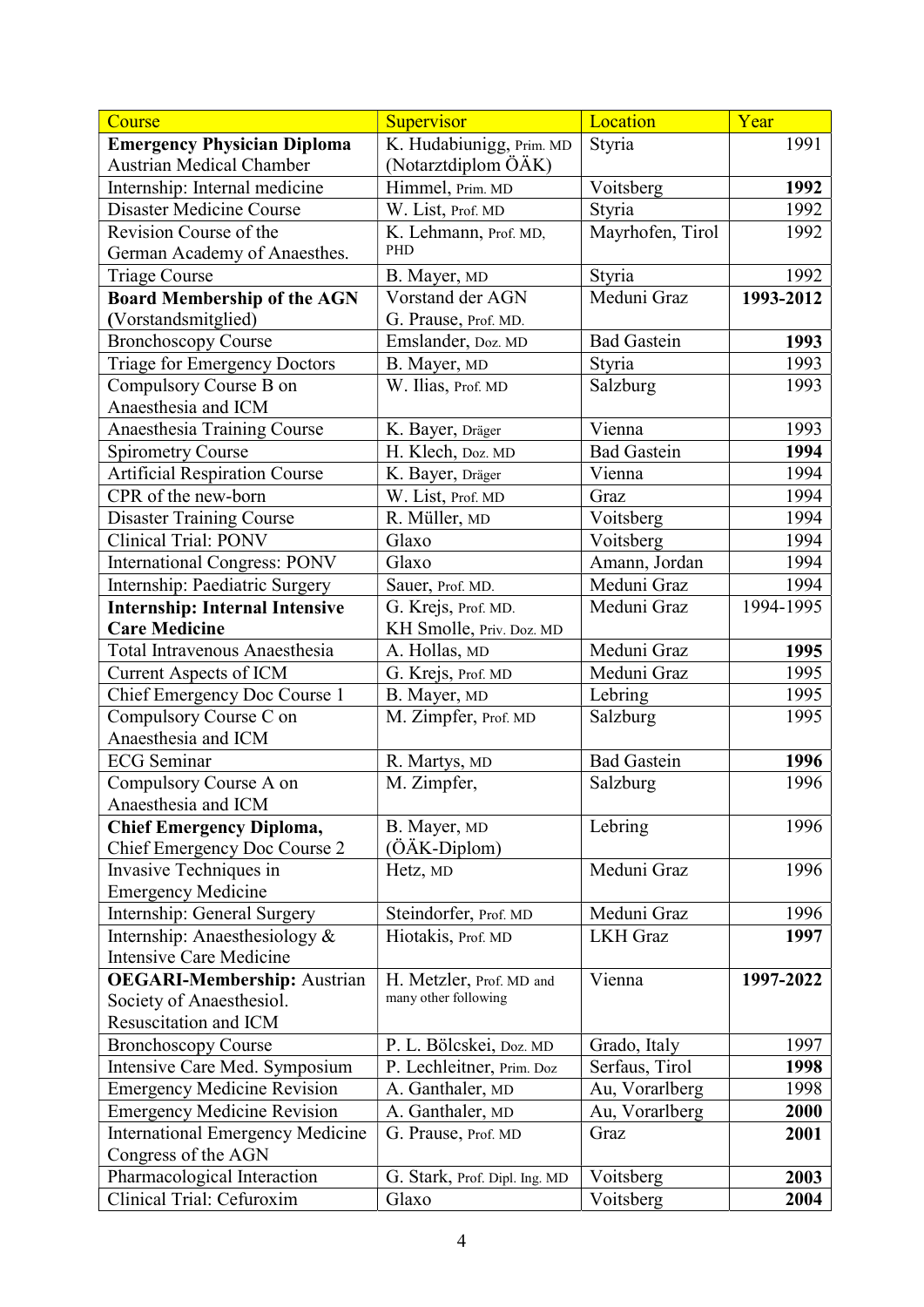| Course                                              | Supervisor                | Location          | Year      |
|-----------------------------------------------------|---------------------------|-------------------|-----------|
| <b>Disaster Training</b>                            | Red Cross, Fire Brigade   | Voitsberg         | 2004      |
| Symposium: Future Hospitals                         | D. Bayer, President MD    | Graz              | 2004      |
| <b>International Emergency Medicine</b>             | G. Prause, Prof. MD       | Graz              | 2004      |
| Congress of the AGN                                 |                           |                   |           |
| Difficult Airway Management                         | W. Gaube, MD              | Graz              | 2004      |
| Revision: CPR, Trauma                               | F. Kaltenböck, Prof. MD   | Graz              | 2004      |
| New-born CPR Mega code                              | K. Pessenbacher, Prim.MD  | Graz              | 2004      |
| <b>Triage Course</b>                                | B. Mayer, MD, OMR         | Graz              | 2004      |
| Symposium for Emergency                             | B. Petutschnigg, Prof. MD | Graz              | 2004      |
| Medicine Base Leaders                               |                           |                   |           |
| Refresher: Chief Emergency Docs                     | B. Mayer, MD, OMR         | Schladming        | 2004      |
| Case Report: Avalanche Rescue                       | R. Mader, MD              | Trofaiach         | 2005      |
| Homolgación = Abrobation                            | Ministerien f. Äußeres,   | Wien, Madrid      | 2005      |
| Approvement of all professional                     | Gesundheit, Bildung &     |                   |           |
| qualifications in Spain                             | Wissenschaft, ÖÄK         |                   |           |
| <b>Alcoholic Disease</b>                            | Scholz, Prof. MD          | Köflach           | 2005      |
| Symposium for Emergency                             | B. Petutschnigg, Prof. MD | Graz              | 2005      |
| Medicine Base leaders                               |                           |                   |           |
| Pain Treatment Course                               | R. Likar, Prof. MD        | Klagenfurt        | 2005      |
| Certificate Training Intraosseous                   | W. Walla, D. Mc Girt      | Vienna            | 2006      |
| Access                                              |                           |                   |           |
| <b>International Emergency Medicine</b>             | G. Prause, Prof. MD       | Graz              | 2006      |
| Congress of the AGN                                 |                           |                   |           |
| Symposium for Emergency                             | K. Pessenbacher, Prim.MD  | Graz              | 2006      |
| Medicine Base Leaders                               |                           |                   |           |
| HPV-Vaccination                                     | P. Afschar, MD            | Voitsberg         | 2007      |
| Prothrombin pro & contra                            | Muntean, Prof. MD         | Graz              | 2008      |
| Anaesthesiologic Spring Meeting                     | H. Metzler, Prof. MD      | Graz              | 2009      |
| <b>Clinic Conferences</b>                           | H. Metzler, Prof. MD      | Meduni-Graz       | 2009-2012 |
| AGN: 5 <sup>th</sup> International Emergency        | G. Prause, Prof. MD       | City Hall of Graz | 2009      |
| Medicine Congress                                   |                           |                   |           |
| Workshop: Ultrasound Technics in                    | L. Harpf, Prof. MD        | Graz              | 2009      |
| <b>Emergency Medicine</b>                           |                           |                   |           |
| Workshop: CPR-Mega-Code on                          |                           | Graz              | 2009      |
| High-End-Simulator                                  |                           |                   |           |
| Workshop: CPR and Multiple                          | F. Kaltenböck, Prof. MD   | Graz              | 2009      |
| Trauma Mega Code Training                           |                           |                   |           |
| Workshop: Ultrasound Guided                         | E. Novak, MD, Sanitas     | Salzburg          | 2010      |
| Regional Anaesthesiology                            | <b>Training Center</b>    |                   |           |
| <b>Austrian Red Cross: The new</b>                  | G. Prause, Prof. MD       | Graz              | 2010      |
| Centre for Styria                                   |                           |                   |           |
| <b>IELTS: International English</b>                 | British Council,          | Graz              | 2010      |
| Language Testing System: 7,0                        | University of Cambridge   |                   |           |
|                                                     |                           |                   |           |
| Basic course: Regional                              | H. Merkens, Prof. MD      | Maria Enzersdorf  | 2010      |
| Anaesthesiology                                     |                           | Maria Enzersdorf  | 2010      |
| <b>Advanced Course: Regional</b><br>Anaesthesiology | H. Merkens, Prof. MD      |                   |           |
|                                                     |                           |                   |           |
|                                                     |                           |                   |           |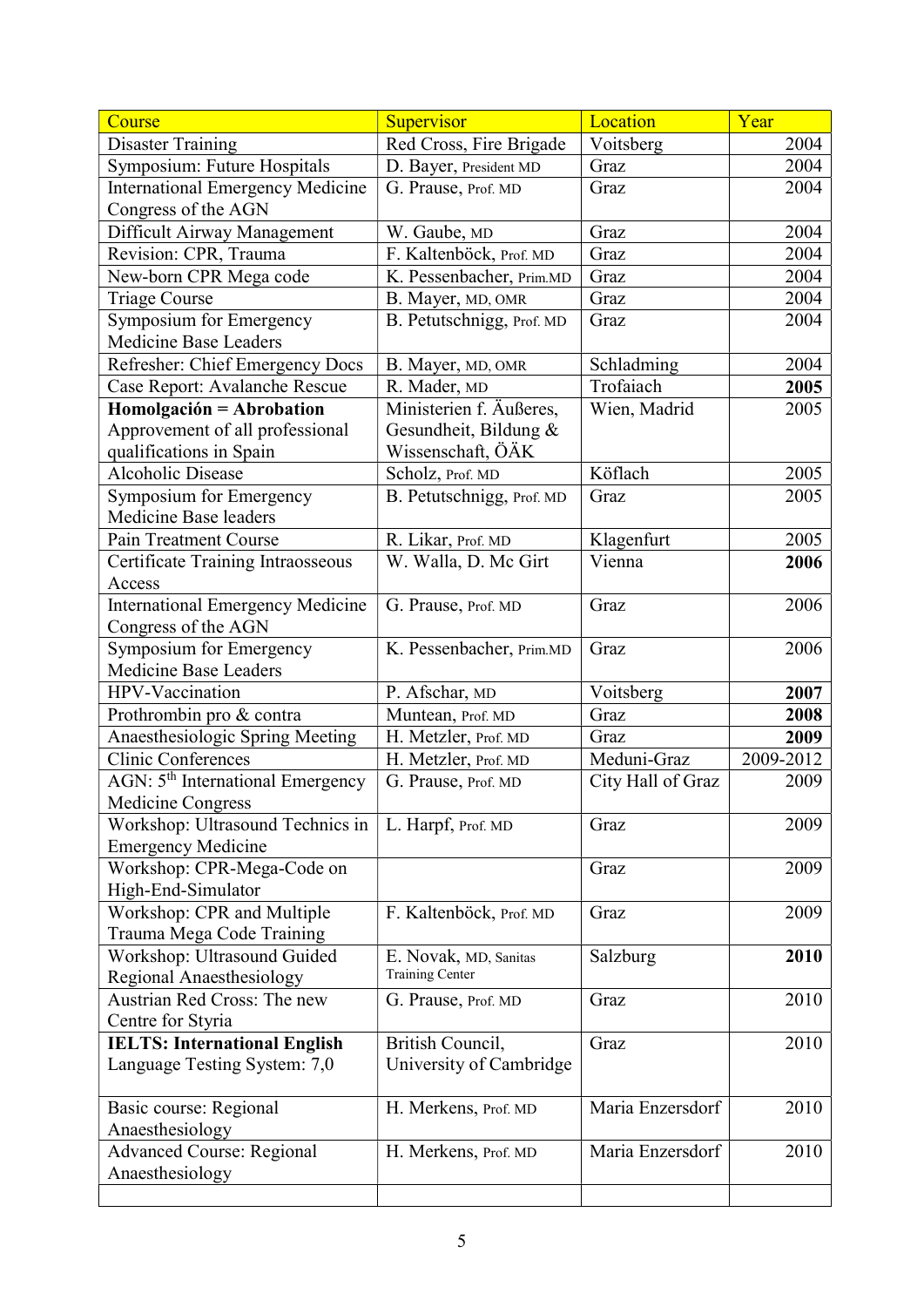| 2010<br>H. Metzler, Prof. MD<br>Graz<br>Congress<br>Online (DFP-<br>2010<br><b>Burnout</b><br>Austrian Academy of<br>Literaturstudium)<br>Medical Doctors (ÖÄK)<br>Online (DFP-<br>2010<br>New Anticoagulation<br>Austrian Academy of<br>Literaturstudium)<br>Medical Doctors (ÖÄK)<br>Online (DFP-<br><b>Cognitive Functional Disorder</b><br>2010<br>Austrian Academy of<br>Literaturstudium)<br>Medical Doctors (ÖÄK)<br>Online (DFP-<br>Austrian Academy of<br>2010<br><b>Respiratory Emergency</b><br>Literaturstudium)<br>Medical Doctors (ÖÄK)<br>Online (DFP-<br>Austrian Academy of<br>2010<br>Therapy-Refractory Bronchial<br>Literaturstudium)<br>Medical Doctors (ÖÄK)<br>Asthma<br>Online (DFP-<br><b>Collateral Skin Alterations</b><br>Austrian Academy of<br>2010<br>Literaturstudium)<br>Medical Doctors (ÖÄK)<br><b>Accompanying General Diseases</b><br>ÖNK-Congress: Austrian Society<br>H. Walch, Prim. MD<br>2011<br>Graz<br>of Emergency- & Disaster-Med.<br>Workshop: CPR-baby session<br>2011<br>ARC, H. Walch, Prim. MD<br>Graz<br>2011<br>Ligist<br><b>Ultrasound Emergency Medicine</b><br>AGN, G. Prause, Prof. MD<br>Online (DFP-<br><b>Alcohol Addiction</b><br>Austrian Academy of<br>2012<br>Literaturstudium)<br>Medical Doctors (ÖÄK)<br>Online (DFP-<br>2012<br>Austrian Academy of<br>Descensus<br>Literaturstudium)<br>Medical Doctors (ÖÄK)<br>Online (DFP-<br><b>Heart Guidelines</b><br>Austrian Academy of<br>2012<br>Literaturstudium)<br>Medical Doctors (ÖÄK)<br>Online (DFP-<br>Otitis<br>2012<br>Austrian Academy of<br>Literaturstudium)<br>Medical Doctors (ÖÄK)<br>1st Diploma of Continuing<br>Austrian Academy of<br>Vienna<br>2012-2017<br><b>Education (Fortbildungsdiplom)</b><br>Medical Doctors (ÖÄK)<br>Online (DFP-<br>2012<br>Amblyacousia<br>Austrian Academy of<br>Literaturstudium)<br>Medical Doctors (ÖÄK)<br>$\overline{\text{AGN}}$ : $6^{\text{th}}$ International Emergency<br>2012<br>City Hall of Graz<br>G. Prause, Prof. MD<br>Medicine Congress<br>G. Wildner, MD | Course                        | Supervisor | Location | Year |
|---------------------------------------------------------------------------------------------------------------------------------------------------------------------------------------------------------------------------------------------------------------------------------------------------------------------------------------------------------------------------------------------------------------------------------------------------------------------------------------------------------------------------------------------------------------------------------------------------------------------------------------------------------------------------------------------------------------------------------------------------------------------------------------------------------------------------------------------------------------------------------------------------------------------------------------------------------------------------------------------------------------------------------------------------------------------------------------------------------------------------------------------------------------------------------------------------------------------------------------------------------------------------------------------------------------------------------------------------------------------------------------------------------------------------------------------------------------------------------------------------------------------------------------------------------------------------------------------------------------------------------------------------------------------------------------------------------------------------------------------------------------------------------------------------------------------------------------------------------------------------------------------------------------------------------------------------------------------------------------------------------------------------------------------|-------------------------------|------------|----------|------|
|                                                                                                                                                                                                                                                                                                                                                                                                                                                                                                                                                                                                                                                                                                                                                                                                                                                                                                                                                                                                                                                                                                                                                                                                                                                                                                                                                                                                                                                                                                                                                                                                                                                                                                                                                                                                                                                                                                                                                                                                                                             | ÖGARI: Austrian International |            |          |      |
|                                                                                                                                                                                                                                                                                                                                                                                                                                                                                                                                                                                                                                                                                                                                                                                                                                                                                                                                                                                                                                                                                                                                                                                                                                                                                                                                                                                                                                                                                                                                                                                                                                                                                                                                                                                                                                                                                                                                                                                                                                             |                               |            |          |      |
|                                                                                                                                                                                                                                                                                                                                                                                                                                                                                                                                                                                                                                                                                                                                                                                                                                                                                                                                                                                                                                                                                                                                                                                                                                                                                                                                                                                                                                                                                                                                                                                                                                                                                                                                                                                                                                                                                                                                                                                                                                             |                               |            |          |      |
|                                                                                                                                                                                                                                                                                                                                                                                                                                                                                                                                                                                                                                                                                                                                                                                                                                                                                                                                                                                                                                                                                                                                                                                                                                                                                                                                                                                                                                                                                                                                                                                                                                                                                                                                                                                                                                                                                                                                                                                                                                             |                               |            |          |      |
|                                                                                                                                                                                                                                                                                                                                                                                                                                                                                                                                                                                                                                                                                                                                                                                                                                                                                                                                                                                                                                                                                                                                                                                                                                                                                                                                                                                                                                                                                                                                                                                                                                                                                                                                                                                                                                                                                                                                                                                                                                             |                               |            |          |      |
|                                                                                                                                                                                                                                                                                                                                                                                                                                                                                                                                                                                                                                                                                                                                                                                                                                                                                                                                                                                                                                                                                                                                                                                                                                                                                                                                                                                                                                                                                                                                                                                                                                                                                                                                                                                                                                                                                                                                                                                                                                             |                               |            |          |      |
|                                                                                                                                                                                                                                                                                                                                                                                                                                                                                                                                                                                                                                                                                                                                                                                                                                                                                                                                                                                                                                                                                                                                                                                                                                                                                                                                                                                                                                                                                                                                                                                                                                                                                                                                                                                                                                                                                                                                                                                                                                             |                               |            |          |      |
|                                                                                                                                                                                                                                                                                                                                                                                                                                                                                                                                                                                                                                                                                                                                                                                                                                                                                                                                                                                                                                                                                                                                                                                                                                                                                                                                                                                                                                                                                                                                                                                                                                                                                                                                                                                                                                                                                                                                                                                                                                             |                               |            |          |      |
|                                                                                                                                                                                                                                                                                                                                                                                                                                                                                                                                                                                                                                                                                                                                                                                                                                                                                                                                                                                                                                                                                                                                                                                                                                                                                                                                                                                                                                                                                                                                                                                                                                                                                                                                                                                                                                                                                                                                                                                                                                             |                               |            |          |      |
|                                                                                                                                                                                                                                                                                                                                                                                                                                                                                                                                                                                                                                                                                                                                                                                                                                                                                                                                                                                                                                                                                                                                                                                                                                                                                                                                                                                                                                                                                                                                                                                                                                                                                                                                                                                                                                                                                                                                                                                                                                             |                               |            |          |      |
|                                                                                                                                                                                                                                                                                                                                                                                                                                                                                                                                                                                                                                                                                                                                                                                                                                                                                                                                                                                                                                                                                                                                                                                                                                                                                                                                                                                                                                                                                                                                                                                                                                                                                                                                                                                                                                                                                                                                                                                                                                             |                               |            |          |      |
|                                                                                                                                                                                                                                                                                                                                                                                                                                                                                                                                                                                                                                                                                                                                                                                                                                                                                                                                                                                                                                                                                                                                                                                                                                                                                                                                                                                                                                                                                                                                                                                                                                                                                                                                                                                                                                                                                                                                                                                                                                             |                               |            |          |      |
|                                                                                                                                                                                                                                                                                                                                                                                                                                                                                                                                                                                                                                                                                                                                                                                                                                                                                                                                                                                                                                                                                                                                                                                                                                                                                                                                                                                                                                                                                                                                                                                                                                                                                                                                                                                                                                                                                                                                                                                                                                             |                               |            |          |      |
|                                                                                                                                                                                                                                                                                                                                                                                                                                                                                                                                                                                                                                                                                                                                                                                                                                                                                                                                                                                                                                                                                                                                                                                                                                                                                                                                                                                                                                                                                                                                                                                                                                                                                                                                                                                                                                                                                                                                                                                                                                             |                               |            |          |      |
|                                                                                                                                                                                                                                                                                                                                                                                                                                                                                                                                                                                                                                                                                                                                                                                                                                                                                                                                                                                                                                                                                                                                                                                                                                                                                                                                                                                                                                                                                                                                                                                                                                                                                                                                                                                                                                                                                                                                                                                                                                             |                               |            |          |      |
|                                                                                                                                                                                                                                                                                                                                                                                                                                                                                                                                                                                                                                                                                                                                                                                                                                                                                                                                                                                                                                                                                                                                                                                                                                                                                                                                                                                                                                                                                                                                                                                                                                                                                                                                                                                                                                                                                                                                                                                                                                             |                               |            |          |      |
|                                                                                                                                                                                                                                                                                                                                                                                                                                                                                                                                                                                                                                                                                                                                                                                                                                                                                                                                                                                                                                                                                                                                                                                                                                                                                                                                                                                                                                                                                                                                                                                                                                                                                                                                                                                                                                                                                                                                                                                                                                             |                               |            |          |      |
|                                                                                                                                                                                                                                                                                                                                                                                                                                                                                                                                                                                                                                                                                                                                                                                                                                                                                                                                                                                                                                                                                                                                                                                                                                                                                                                                                                                                                                                                                                                                                                                                                                                                                                                                                                                                                                                                                                                                                                                                                                             |                               |            |          |      |
|                                                                                                                                                                                                                                                                                                                                                                                                                                                                                                                                                                                                                                                                                                                                                                                                                                                                                                                                                                                                                                                                                                                                                                                                                                                                                                                                                                                                                                                                                                                                                                                                                                                                                                                                                                                                                                                                                                                                                                                                                                             |                               |            |          |      |
|                                                                                                                                                                                                                                                                                                                                                                                                                                                                                                                                                                                                                                                                                                                                                                                                                                                                                                                                                                                                                                                                                                                                                                                                                                                                                                                                                                                                                                                                                                                                                                                                                                                                                                                                                                                                                                                                                                                                                                                                                                             |                               |            |          |      |
|                                                                                                                                                                                                                                                                                                                                                                                                                                                                                                                                                                                                                                                                                                                                                                                                                                                                                                                                                                                                                                                                                                                                                                                                                                                                                                                                                                                                                                                                                                                                                                                                                                                                                                                                                                                                                                                                                                                                                                                                                                             |                               |            |          |      |
|                                                                                                                                                                                                                                                                                                                                                                                                                                                                                                                                                                                                                                                                                                                                                                                                                                                                                                                                                                                                                                                                                                                                                                                                                                                                                                                                                                                                                                                                                                                                                                                                                                                                                                                                                                                                                                                                                                                                                                                                                                             |                               |            |          |      |
|                                                                                                                                                                                                                                                                                                                                                                                                                                                                                                                                                                                                                                                                                                                                                                                                                                                                                                                                                                                                                                                                                                                                                                                                                                                                                                                                                                                                                                                                                                                                                                                                                                                                                                                                                                                                                                                                                                                                                                                                                                             |                               |            |          |      |
|                                                                                                                                                                                                                                                                                                                                                                                                                                                                                                                                                                                                                                                                                                                                                                                                                                                                                                                                                                                                                                                                                                                                                                                                                                                                                                                                                                                                                                                                                                                                                                                                                                                                                                                                                                                                                                                                                                                                                                                                                                             |                               |            |          |      |
|                                                                                                                                                                                                                                                                                                                                                                                                                                                                                                                                                                                                                                                                                                                                                                                                                                                                                                                                                                                                                                                                                                                                                                                                                                                                                                                                                                                                                                                                                                                                                                                                                                                                                                                                                                                                                                                                                                                                                                                                                                             |                               |            |          |      |
|                                                                                                                                                                                                                                                                                                                                                                                                                                                                                                                                                                                                                                                                                                                                                                                                                                                                                                                                                                                                                                                                                                                                                                                                                                                                                                                                                                                                                                                                                                                                                                                                                                                                                                                                                                                                                                                                                                                                                                                                                                             |                               |            |          |      |
|                                                                                                                                                                                                                                                                                                                                                                                                                                                                                                                                                                                                                                                                                                                                                                                                                                                                                                                                                                                                                                                                                                                                                                                                                                                                                                                                                                                                                                                                                                                                                                                                                                                                                                                                                                                                                                                                                                                                                                                                                                             |                               |            |          |      |
|                                                                                                                                                                                                                                                                                                                                                                                                                                                                                                                                                                                                                                                                                                                                                                                                                                                                                                                                                                                                                                                                                                                                                                                                                                                                                                                                                                                                                                                                                                                                                                                                                                                                                                                                                                                                                                                                                                                                                                                                                                             |                               |            |          |      |
|                                                                                                                                                                                                                                                                                                                                                                                                                                                                                                                                                                                                                                                                                                                                                                                                                                                                                                                                                                                                                                                                                                                                                                                                                                                                                                                                                                                                                                                                                                                                                                                                                                                                                                                                                                                                                                                                                                                                                                                                                                             |                               |            |          |      |
|                                                                                                                                                                                                                                                                                                                                                                                                                                                                                                                                                                                                                                                                                                                                                                                                                                                                                                                                                                                                                                                                                                                                                                                                                                                                                                                                                                                                                                                                                                                                                                                                                                                                                                                                                                                                                                                                                                                                                                                                                                             |                               |            |          |      |
|                                                                                                                                                                                                                                                                                                                                                                                                                                                                                                                                                                                                                                                                                                                                                                                                                                                                                                                                                                                                                                                                                                                                                                                                                                                                                                                                                                                                                                                                                                                                                                                                                                                                                                                                                                                                                                                                                                                                                                                                                                             |                               |            |          |      |
|                                                                                                                                                                                                                                                                                                                                                                                                                                                                                                                                                                                                                                                                                                                                                                                                                                                                                                                                                                                                                                                                                                                                                                                                                                                                                                                                                                                                                                                                                                                                                                                                                                                                                                                                                                                                                                                                                                                                                                                                                                             |                               |            |          |      |
| Workshop: Bloodgasanalysis<br>2012<br>G. Wildner, MD<br>Graz                                                                                                                                                                                                                                                                                                                                                                                                                                                                                                                                                                                                                                                                                                                                                                                                                                                                                                                                                                                                                                                                                                                                                                                                                                                                                                                                                                                                                                                                                                                                                                                                                                                                                                                                                                                                                                                                                                                                                                                |                               |            |          |      |
| AGN: Modern Thrombocyte<br>2012<br>G. Prause, Prof. MD<br>Graz                                                                                                                                                                                                                                                                                                                                                                                                                                                                                                                                                                                                                                                                                                                                                                                                                                                                                                                                                                                                                                                                                                                                                                                                                                                                                                                                                                                                                                                                                                                                                                                                                                                                                                                                                                                                                                                                                                                                                                              |                               |            |          |      |
| Adhesion Inhibitors in ACS                                                                                                                                                                                                                                                                                                                                                                                                                                                                                                                                                                                                                                                                                                                                                                                                                                                                                                                                                                                                                                                                                                                                                                                                                                                                                                                                                                                                                                                                                                                                                                                                                                                                                                                                                                                                                                                                                                                                                                                                                  |                               |            |          |      |
| <b>AGN: Child Abuse</b><br>2012<br>G. Prause, Prof. MD<br>Graz                                                                                                                                                                                                                                                                                                                                                                                                                                                                                                                                                                                                                                                                                                                                                                                                                                                                                                                                                                                                                                                                                                                                                                                                                                                                                                                                                                                                                                                                                                                                                                                                                                                                                                                                                                                                                                                                                                                                                                              |                               |            |          |      |
| <b>AGN: Preclinical Birth</b><br>G. Prause, Prof. MD<br>2013<br>Graz                                                                                                                                                                                                                                                                                                                                                                                                                                                                                                                                                                                                                                                                                                                                                                                                                                                                                                                                                                                                                                                                                                                                                                                                                                                                                                                                                                                                                                                                                                                                                                                                                                                                                                                                                                                                                                                                                                                                                                        |                               |            |          |      |
| AGN-Symposium: 25 Annual<br>2013<br>Graz<br>G. Prause, Prof. MD                                                                                                                                                                                                                                                                                                                                                                                                                                                                                                                                                                                                                                                                                                                                                                                                                                                                                                                                                                                                                                                                                                                                                                                                                                                                                                                                                                                                                                                                                                                                                                                                                                                                                                                                                                                                                                                                                                                                                                             |                               |            |          |      |
| <b>AIC:</b> Austrian International<br>U. Illievich, Prof. MD<br>2013<br>Vienna                                                                                                                                                                                                                                                                                                                                                                                                                                                                                                                                                                                                                                                                                                                                                                                                                                                                                                                                                                                                                                                                                                                                                                                                                                                                                                                                                                                                                                                                                                                                                                                                                                                                                                                                                                                                                                                                                                                                                              |                               |            |          |      |
| Congress, Anaesthesia, OEGARI                                                                                                                                                                                                                                                                                                                                                                                                                                                                                                                                                                                                                                                                                                                                                                                                                                                                                                                                                                                                                                                                                                                                                                                                                                                                                                                                                                                                                                                                                                                                                                                                                                                                                                                                                                                                                                                                                                                                                                                                               |                               |            |          |      |
| 2013<br><b>Best Medical App 2013</b><br>Berlin, DE<br>R. Schön, Chef Redakteur                                                                                                                                                                                                                                                                                                                                                                                                                                                                                                                                                                                                                                                                                                                                                                                                                                                                                                                                                                                                                                                                                                                                                                                                                                                                                                                                                                                                                                                                                                                                                                                                                                                                                                                                                                                                                                                                                                                                                              |                               |            |          |      |
| <b>Android App Magazine</b>                                                                                                                                                                                                                                                                                                                                                                                                                                                                                                                                                                                                                                                                                                                                                                                                                                                                                                                                                                                                                                                                                                                                                                                                                                                                                                                                                                                                                                                                                                                                                                                                                                                                                                                                                                                                                                                                                                                                                                                                                 |                               |            |          |      |
| AGN: $7th$ International Emergency<br>City Hall of Graz<br>2014<br>G. Prause, Prof. MD                                                                                                                                                                                                                                                                                                                                                                                                                                                                                                                                                                                                                                                                                                                                                                                                                                                                                                                                                                                                                                                                                                                                                                                                                                                                                                                                                                                                                                                                                                                                                                                                                                                                                                                                                                                                                                                                                                                                                      |                               |            |          |      |
| <b>Medicine Congress</b><br>G. Wildner, MD                                                                                                                                                                                                                                                                                                                                                                                                                                                                                                                                                                                                                                                                                                                                                                                                                                                                                                                                                                                                                                                                                                                                                                                                                                                                                                                                                                                                                                                                                                                                                                                                                                                                                                                                                                                                                                                                                                                                                                                                  |                               |            |          |      |
| Workshop: ECG-Diagnosis<br>2014<br>G. Prause, Prof. MD<br>Graz                                                                                                                                                                                                                                                                                                                                                                                                                                                                                                                                                                                                                                                                                                                                                                                                                                                                                                                                                                                                                                                                                                                                                                                                                                                                                                                                                                                                                                                                                                                                                                                                                                                                                                                                                                                                                                                                                                                                                                              |                               |            |          |      |
| <b>AIC:</b> Austrian International<br>2014<br>U. Illievich, Prof. MD<br>Linz                                                                                                                                                                                                                                                                                                                                                                                                                                                                                                                                                                                                                                                                                                                                                                                                                                                                                                                                                                                                                                                                                                                                                                                                                                                                                                                                                                                                                                                                                                                                                                                                                                                                                                                                                                                                                                                                                                                                                                |                               |            |          |      |
| Congress, Anaesthesia, OEGARI                                                                                                                                                                                                                                                                                                                                                                                                                                                                                                                                                                                                                                                                                                                                                                                                                                                                                                                                                                                                                                                                                                                                                                                                                                                                                                                                                                                                                                                                                                                                                                                                                                                                                                                                                                                                                                                                                                                                                                                                               |                               |            |          |      |
| Linz<br><b>AIC:</b> Austrian International<br>2014<br>U. Illievich, Prof. MD                                                                                                                                                                                                                                                                                                                                                                                                                                                                                                                                                                                                                                                                                                                                                                                                                                                                                                                                                                                                                                                                                                                                                                                                                                                                                                                                                                                                                                                                                                                                                                                                                                                                                                                                                                                                                                                                                                                                                                |                               |            |          |      |
| Congress, Anaesthesia, OEGARI                                                                                                                                                                                                                                                                                                                                                                                                                                                                                                                                                                                                                                                                                                                                                                                                                                                                                                                                                                                                                                                                                                                                                                                                                                                                                                                                                                                                                                                                                                                                                                                                                                                                                                                                                                                                                                                                                                                                                                                                               |                               |            |          |      |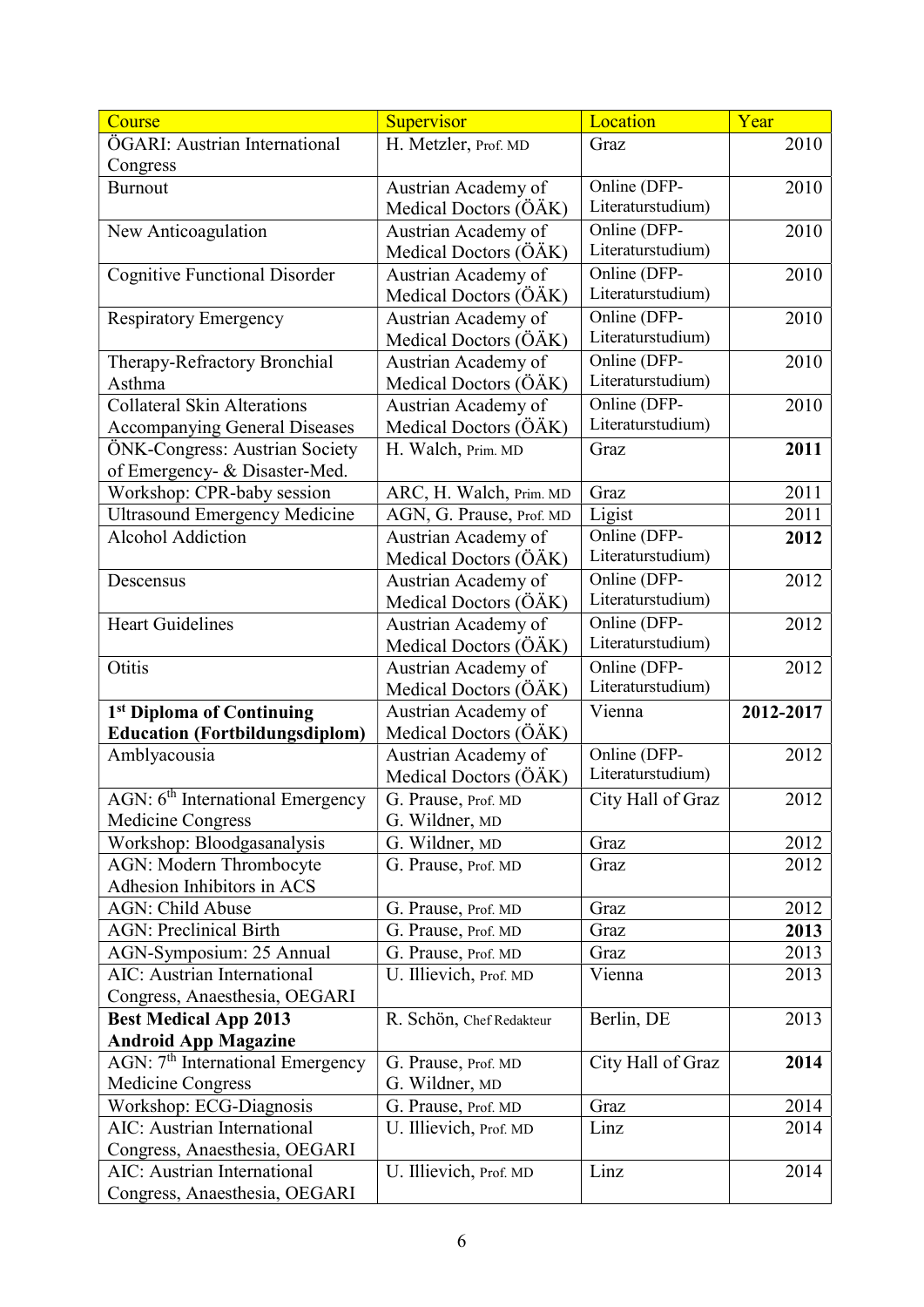| Course                                                        | Supervisor                   | Location          | Year             |
|---------------------------------------------------------------|------------------------------|-------------------|------------------|
| Interdisciplinary Training of New-                            | Neonatologie der             | Graz              | 2015             |
| born CPR                                                      | Meduni Graz                  |                   |                  |
| Sport Physician Seminar                                       | E. Wallenböck, MD, ÖÄK       | Gleichenberg      | 2015             |
| Vernetzte Gesundheit: Network &                               | Ministerium für              | Kiel, Schleswig-  | 2016             |
| Health Congress, Nominated for                                | Wirtschaft, Arbeit,          | Holstein, DE      |                  |
| <b>Medical App Award 2016</b>                                 | Verkehr und Technik          |                   |                  |
| AGN: 8 <sup>th</sup> International Emergency                  | G. Prause, Prof. MD          | City Hall of Graz | 2016             |
| <b>Medicine Congress</b>                                      | G. Wildner, MD               |                   |                  |
| Ligamentum Cruciatum Surgery                                  | Austrian Academy of          | Online (DFP-      | 2016             |
| (Kreuzbandchirurgie Update)                                   | Medical Doctors (ÖÄK)        | Literaturstudium) |                  |
| Iron (Fe)Therapy                                              | Austrian Academy of          | Online (DFP-      | 2016             |
| (Eisentherapie)                                               | Medical Doctors (ÖÄK)        | Literaturstudium) |                  |
| <b>Heard Failure</b>                                          | D. Mörtl, C. Albrecht,       | Online (DFP-      | 11/2016          |
| (Herzinsuffizienz)                                            | M. Hülsmann                  | Literaturstudium) |                  |
| AGN Jour fixe: Cold & Snow                                    | G. Prause, Prof. MD          | Graz              | 01/2017          |
| (Winterliche Herausforderungen)                               |                              |                   |                  |
| Styrian Gliders Day (Aeroclub)                                | B. Humpl, G. Kropf           | Niklasdorf        | 01/2017          |
| Vaccination & Health Stuff                                    | $\overline{U}$ . Wiedermann- | Online (DFP-      | 01/2017          |
| (Impfung / Gesundheitspersonal)                               | Schmidt                      | Literaturstudium) |                  |
| Internal Medicine Compact-                                    | K. Geissler, P. Knöbl, J.    | Online (DFP-      | 01/2017          |
| Blood (Innere Medizin Kompakt -                               | Drach, A. Weltermann         | Literaturstudium) |                  |
| Blut)                                                         |                              |                   |                  |
| Schizophrenie für                                             | C. Rados                     | Online (DFP-      | 01/2017          |
| Allgemeinmediziner                                            |                              | Literaturstudium) |                  |
| Perioperatives Vorgehen bei                                   | T. Gary                      | Online (DFP-      | 01/2017          |
| antikoagulierten Patienten                                    |                              | Literaturstudium) |                  |
| Diagnostik der idiopathischen                                 | H. Koller, H. Prosch,        | Online (DFP-      | 01/2017          |
| Lungenfibrose                                                 | W. Pohl                      | Literaturstudium) |                  |
| Stadiengerechte Therapie der                                  | <b>B.</b> Lamprecht          | Online (DFP-      | 01/2017          |
| <b>COPD</b>                                                   | P. Erhalt                    | Literaturstudium) |                  |
| Kardiovaskuläre Erkrankungen bei                              | C.H. Saly, K. Vathie, H.     | Online (DFP-      | 01/2017          |
| Diabetes mellitus                                             | Drexel                       | Literaturstudium) |                  |
| 2 <sup>nd</sup> Diploma of Continuing                         | Austrian Academy of          | Vienna            | 2012-2017        |
| <b>Education (Fortbildungsdiplom</b>                          | Medical Doctors (ÖÄK)        |                   | 2017-2022        |
| der ÖÄK)                                                      |                              |                   |                  |
| <b>Patient Blood Management</b>                               | D. Sitte                     | KH Oberndorf      | 04/2017          |
| Handicapped Nasal Ventilation                                 | M. Formanek                  | Online (DFP-      | 04/2017          |
| and Rhinosinositis (Behinderte                                | A. Temmel                    | Literaturstudium) |                  |
| Nasenatmung u. Rhinosinositis)                                |                              |                   |                  |
| PROP $VI - 4th$ Salzburg Pre                                  | G. Röder, MD                 | St. Virgil,       | 09. /10.06.      |
| Anaesthesia Forum                                             | G. Fritsch, Prim. PD, MD     | Salzburg, AT      | 2017             |
| Ligamentum cruciatum rupture                                  | H. K. Widhalm, Doz. MD       | Online (DFP-      | 07.10.2017       |
| (Kreuzbandriss)                                               | + Lecture Board              | Literaturstudium) |                  |
| AKI: Acute Kidney Injury (Akute                               | K. Lhotta, Prim. Doz. MD     | Online (DFP-      | 2018             |
| Nierenschädigung)                                             | AKH-Feldkirch                | Literaturstudium) |                  |
| Osteoarthritis (Arthrose: Klinik-                             | M. Hucke, H. Leiss, K.       | Online (DFP-      | 2018             |
| Diagnostik-Management)                                        | Machold (Meduni Wien)        | Literaturstudium) |                  |
| Acute Kidney Injury (AKI) &<br>Hemofiltration (ÖGIAN / FASIM) | M. Joannidis, Prof. MD       | <b>Bad Ischl</b>  | 20-21/04<br>2018 |
|                                                               | W. Druml, Prof. MD           |                   |                  |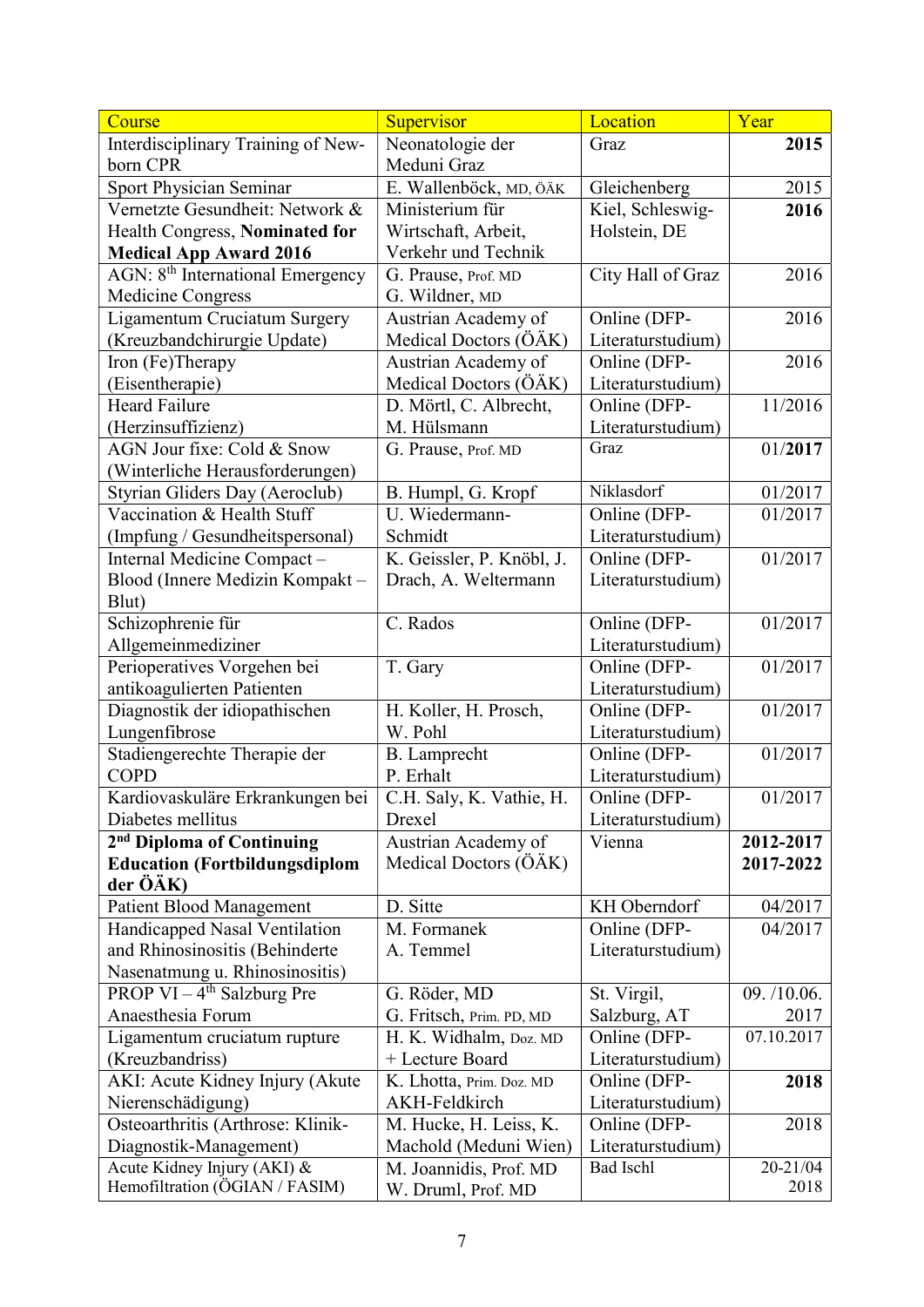| Course                                | Supervisor                 | Location                         | Year       |
|---------------------------------------|----------------------------|----------------------------------|------------|
| AGN-Jour-Fixe, Über den               | Ralf Müller, Senior MD     | Graz                             | 08/05/2018 |
| Wolken" Höhen- u. Flugmedizin         | G. Prause, Prof. MD        |                                  |            |
| Sinusitis & Rhinitis                  |                            | Online (DFP-                     | 03/11/2018 |
|                                       |                            | Literaturstudium)                |            |
| SARS-CoV-2: ICU-Guidelines            | M. Köstenberger, MD        | Online (DFP-                     | 01/06/2020 |
| (Behandlungsempfehlungen für          | B. Gustorff, Prof. MD      | Literaturstudium)                |            |
| die Intensivmeizin)                   |                            |                                  |            |
| Testosteron - Hormone with            | Ärztekammer für            | Online (DFP-                     | 15/06/2021 |
| special meaning                       | Kärnten                    | Literaturstudium)                |            |
| Cefiderocol: High End Therapy als     | Österr. Ges. f. Infektions | Online (DFP-                     | 27/04/2021 |
| letzter Rettungsanker                 | Krankh. u. Tropenmed.      | Literaturstudium)                |            |
| Insult - Update                       | Univ. Klinik Innsbruck     | Online (DFP-                     | 02/07/2021 |
|                                       |                            | Literaturstudium)                |            |
| <b>Chronic Rhinosinusitis</b>         |                            | Online (DFP-                     | 04/07/2021 |
|                                       |                            | Literaturstudium)                |            |
| E-FAST: Extended Focused              | G. Prause, Univ.Prof. MD   | Reinischkogel                    | $06/08 -$  |
| Assessment with Sonography for        |                            |                                  | 07/08 2021 |
| Trauma (Notfall-Refresher)            |                            |                                  |            |
| <b>New Emergency Medicine</b>         | <b>Thomas Szekeres</b>     | Österreichische                  | 08/08/2021 |
| Diploma Notarztdipl. Neu              | President Univ.Prof.MD     | Ärztekammer                      | 07.08.2024 |
| Drug Addiction                        | MUG: Medical               | Online (DFP-                     | 27/08/2021 |
| Medikamentenabhängigkeit              | <b>University Graz</b>     | Literaturstudium)                |            |
| Antiinfektive Therapy: Strategies     | F. Hanses, PHD, MD         | Online (DFP-                     | 20/09/2021 |
| in Sepsis & Septical Shock            | Regensburg                 | Literaturstudium)                |            |
| Newborn CPR Training                  | Karl Lingitz, Senior MD    | Spittal an der<br>Drau           | 19/10/2021 |
| Sports with Endoprothetics            | S. Nehrer, L. Moser        | Online (DFP-<br>Literaturstudium | 02/11/2021 |
| Training of Carinthian Department     | R. Likar, Prim. Prof. CM   | Klagenfurt                       | 09/11/2021 |
| of Anaesthesiology & Intens. Care     | CM. Stock, Prim. MD        |                                  |            |
| Newborn Skill Training                | Karl Lingitz, Senior MD    | Spittal an der                   | 16/12/2021 |
|                                       |                            | Drau                             |            |
| AGN: 10 <sup>th</sup> International   | G. Prause, Univ.Prof. MD   | Graz                             | 21/04/2022 |
| <b>Emergency Medicine Congress</b>    |                            |                                  | 23/04/2022 |
| <b>Advanced Life Support Megacode</b> |                            | Graz                             | 22/04/2022 |
| Emergency - Sonographia               |                            | Graz                             | 22/04/2022 |
| Obstetric & Gynecologic Emergency     |                            | Graz                             | 23/04/2022 |
| Medicine                              |                            |                                  |            |
|                                       |                            |                                  |            |
|                                       |                            |                                  |            |
|                                       |                            |                                  |            |
|                                       |                            |                                  |            |
|                                       |                            |                                  |            |
|                                       |                            |                                  |            |
|                                       |                            |                                  |            |
|                                       |                            |                                  |            |
|                                       |                            |                                  |            |
|                                       |                            |                                  |            |
|                                       |                            |                                  |            |
|                                       |                            |                                  |            |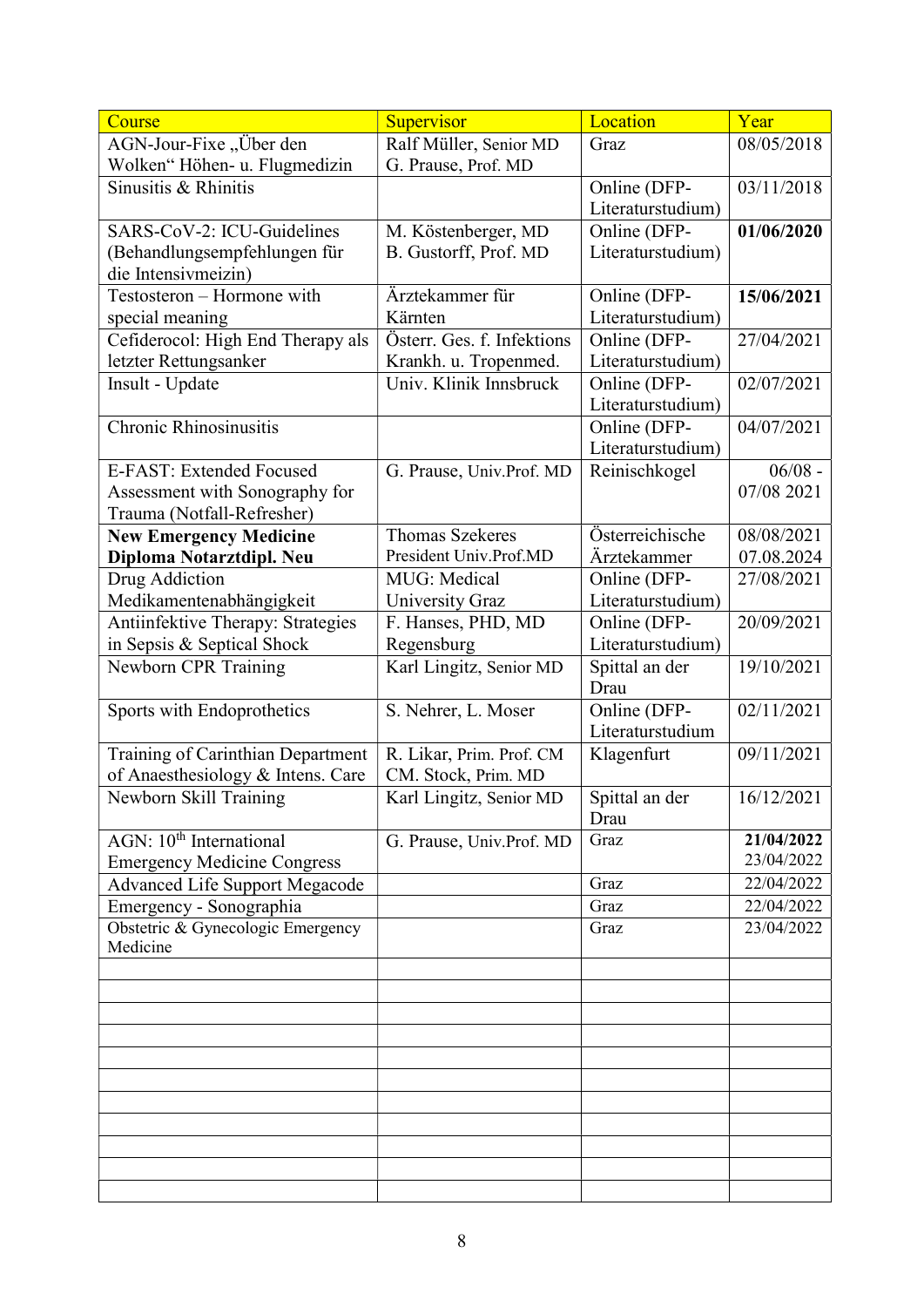## 3 Work Experience

## 3.1 Present Employment

| Company, CEO             | General Public Hospital of Spittal / Drau – run by Mag. Samonigg-                                                                                                                                                                                                                                                                                                                                                                                                                                                                                                                                                                                                                                                                                 |
|--------------------------|---------------------------------------------------------------------------------------------------------------------------------------------------------------------------------------------------------------------------------------------------------------------------------------------------------------------------------------------------------------------------------------------------------------------------------------------------------------------------------------------------------------------------------------------------------------------------------------------------------------------------------------------------------------------------------------------------------------------------------------------------|
|                          | Mahrer (CEO)                                                                                                                                                                                                                                                                                                                                                                                                                                                                                                                                                                                                                                                                                                                                      |
| Medical Chief            | <b>Gerhard Bruckmann, MD</b>                                                                                                                                                                                                                                                                                                                                                                                                                                                                                                                                                                                                                                                                                                                      |
| Anaesthesia Chief        | <b>Claus Michael Stock, Primarius, MD</b>                                                                                                                                                                                                                                                                                                                                                                                                                                                                                                                                                                                                                                                                                                         |
|                          | Head of Department for Anaesthesiology & Intensive Care Medicine                                                                                                                                                                                                                                                                                                                                                                                                                                                                                                                                                                                                                                                                                  |
| Trauma-                  | Wolfgang Kukutschki, Primarius, MD                                                                                                                                                                                                                                                                                                                                                                                                                                                                                                                                                                                                                                                                                                                |
| Orthopedics Chief        | Head of Department for Traumatology and Orthopedic Surgery                                                                                                                                                                                                                                                                                                                                                                                                                                                                                                                                                                                                                                                                                        |
| General Surgery          | <b>Alexander Pertl, Primarius, MD</b>                                                                                                                                                                                                                                                                                                                                                                                                                                                                                                                                                                                                                                                                                                             |
| Chief                    | Head of Department for General Surgery                                                                                                                                                                                                                                                                                                                                                                                                                                                                                                                                                                                                                                                                                                            |
| <b>Internal Medicine</b> | Karin Egarter-Scheiflinger, Primaria, MD                                                                                                                                                                                                                                                                                                                                                                                                                                                                                                                                                                                                                                                                                                          |
| Chief                    | Head of Department for Internal Medicine                                                                                                                                                                                                                                                                                                                                                                                                                                                                                                                                                                                                                                                                                                          |
| Gynecology and           | <b>Gerald Rauter, Primarius, MD</b>                                                                                                                                                                                                                                                                                                                                                                                                                                                                                                                                                                                                                                                                                                               |
| Obstetric Chief          | Head of Department for Genecology & Obstetrics                                                                                                                                                                                                                                                                                                                                                                                                                                                                                                                                                                                                                                                                                                    |
| Radiology Chief          | Lukas Oberzaucher, Primarius, MD                                                                                                                                                                                                                                                                                                                                                                                                                                                                                                                                                                                                                                                                                                                  |
|                          | Head of Department for Radiology                                                                                                                                                                                                                                                                                                                                                                                                                                                                                                                                                                                                                                                                                                                  |
| Employment:              | since 01.03.2021                                                                                                                                                                                                                                                                                                                                                                                                                                                                                                                                                                                                                                                                                                                                  |
| Position held            | Senior physician, Specialist for Anaesthesiology and Intensive Care                                                                                                                                                                                                                                                                                                                                                                                                                                                                                                                                                                                                                                                                               |
|                          | Medicine (Oberarzt, Facharzt für Anästhesiologie und                                                                                                                                                                                                                                                                                                                                                                                                                                                                                                                                                                                                                                                                                              |
|                          | Intensivmedizin), Emergency Room- and Emergency Ambulance                                                                                                                                                                                                                                                                                                                                                                                                                                                                                                                                                                                                                                                                                         |
|                          | Physician (Diplomierter Notarzt)                                                                                                                                                                                                                                                                                                                                                                                                                                                                                                                                                                                                                                                                                                                  |
| Internet                 | https://www.khspittal.com                                                                                                                                                                                                                                                                                                                                                                                                                                                                                                                                                                                                                                                                                                                         |
| Description of Unit      | This clinic is run by the Family of Samonigg since decades as a general<br>public hospital. Therefore, you find all the advantages of a private and<br>public clinic within one house: Excellent physicians and nurses with<br>excellent equipment as well as 24-hour-ambulances and emergency<br>room for acute treatment of emergency cases. The catchment area is the<br>second largest all over Austria.                                                                                                                                                                                                                                                                                                                                      |
|                          | There are 3 surgical departments:<br>general surgery with focus on laparoscopic abdominal<br>operations<br>traumatology-orthopedics with focus on knee-, hip- and<br>shoulder-protheses as well as acute traumatologic operations<br>gynecology - obstetrics with focus on laparoscopic pelvinic<br>operations and Caesarean sections.<br>In the operation rooms we do all kinds of anaesthesia including<br>regional anaesthesia: ultrasound guided nerve-blocks, pain-<br>catheters, SPAs, PDAs as well as<br>general anaesthesia (balanced anaesthesia, TIVA). A<br>$\bullet$<br>recovery room with 6 beds is included<br>The Intensive Care Unit (ICU) does not only treat<br>perioperative patients<br>traumatological patients<br>$\bullet$ |
|                          | patients of the internal medical fields, such as ARDS,<br>COVID-19, AKI, metabolic disorders or massive SIRS and                                                                                                                                                                                                                                                                                                                                                                                                                                                                                                                                                                                                                                  |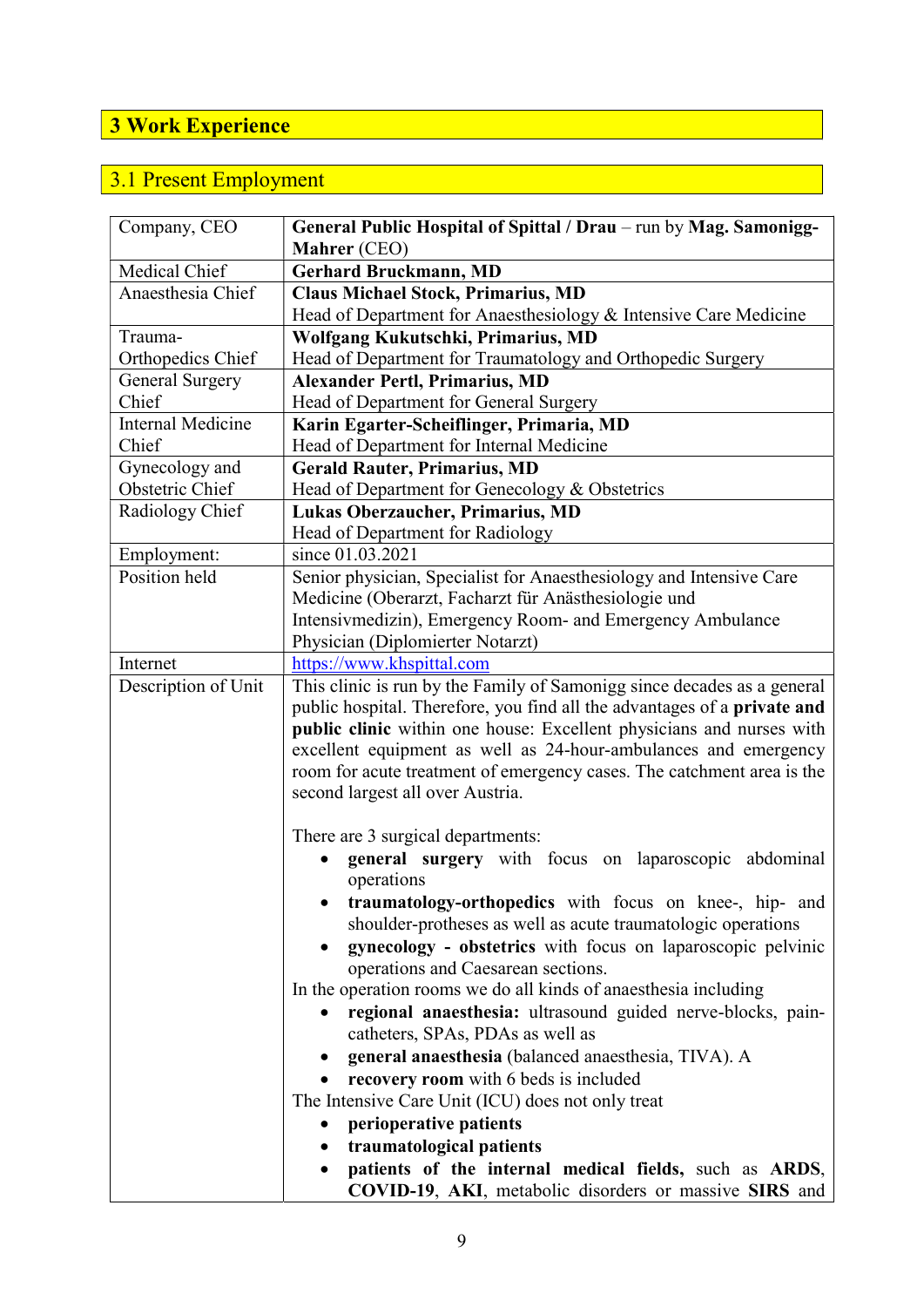|               | MODS. Our intensive care specialists are well trained in the use<br>of all kinds of equipment, such as hemodynamics, |  |  |
|---------------|----------------------------------------------------------------------------------------------------------------------|--|--|
|               | hemofiltration, ventilation and ultrasound guided central                                                            |  |  |
|               | venous catherization. The                                                                                            |  |  |
|               | • Intermediate Care Unit (IMCU) is mainly used for patients                                                          |  |  |
|               | with stabile vital functions.                                                                                        |  |  |
| Clinic Size   | 210 beds                                                                                                             |  |  |
|               | More then 500 employees<br>$\bullet$                                                                                 |  |  |
|               | 12.500 patients / year stationary                                                                                    |  |  |
|               | 50.000 patients / year ambulance                                                                                     |  |  |
|               | 1 ICU (6 beds), 1 IMCU (2 beds)                                                                                      |  |  |
|               | 1 emergency room (Schockraum)                                                                                        |  |  |
|               | 1 emergency ambulance (NEF)<br>$\bullet$                                                                             |  |  |
| <b>Shifts</b> | part-time 75%, 3-4 nightshifts per month<br>$\bullet$                                                                |  |  |

Please keep on going to next page!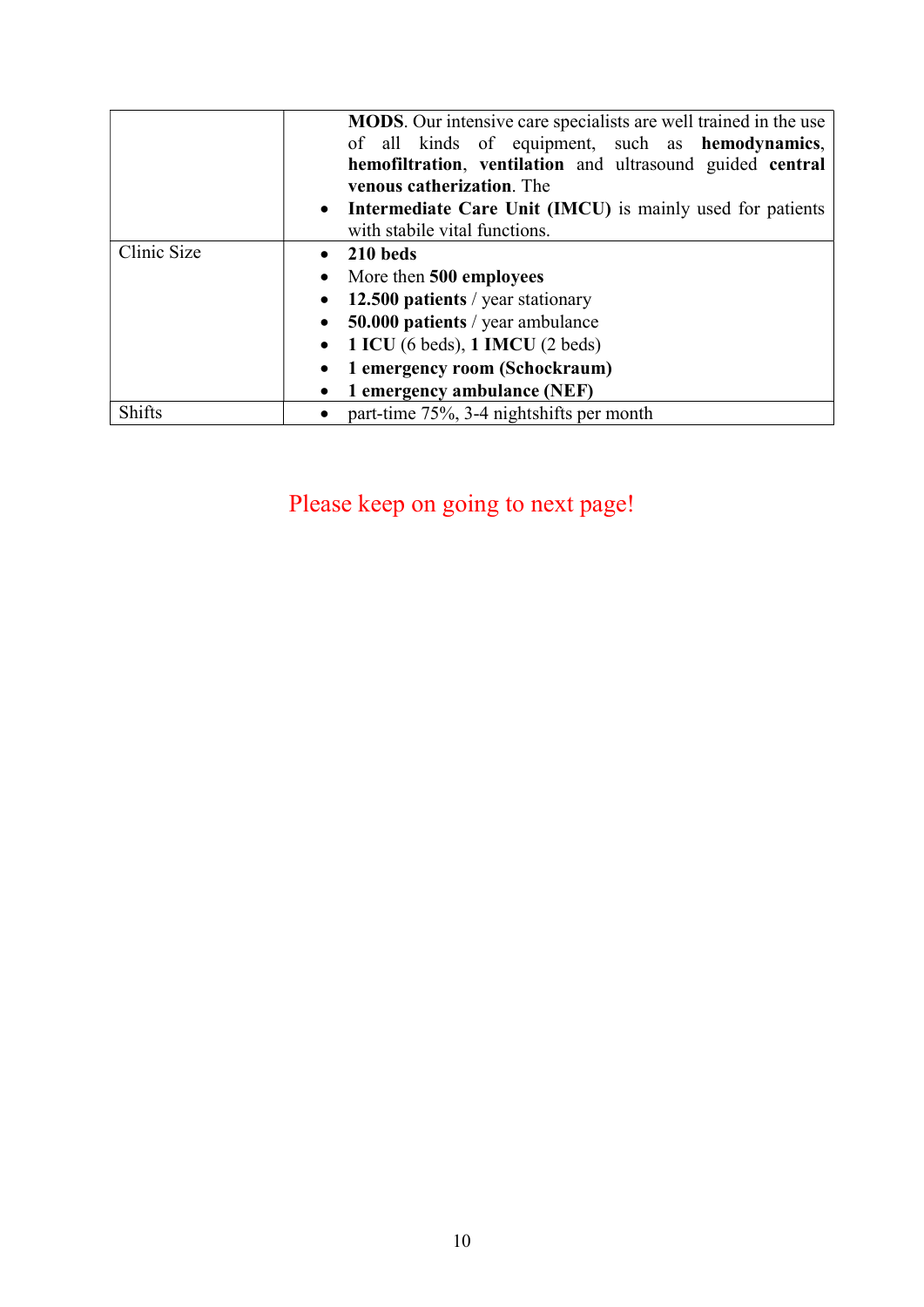## 3.2 Experiences

| Responsibilities and<br>Duties | Anaesthesia                                                                                                                                                                                                                                                                                                                                                                                                                                                                                         |
|--------------------------------|-----------------------------------------------------------------------------------------------------------------------------------------------------------------------------------------------------------------------------------------------------------------------------------------------------------------------------------------------------------------------------------------------------------------------------------------------------------------------------------------------------|
|                                | General Anaesthesia: There is very little anaesthesia left, I cannot<br>handle. For the past decades my main job has been anaesthesia for various<br>operations, such as: large abdominal-, endocrine-, trauma-, orthopaedic-,<br>urologic-, dermatologic, plastic surgery. Further I do endoscopic and<br>radiologic diagnosis and therapies, as far as anaesthesia is needed. There<br>is no favourite anaesthesiologic pathway, I do balanced anaesthesia as<br>well as TIVA.                    |
|                                | <b>Regional anaesthesia:</b> We do RA by nerve stimulation as well as<br>ultrasound guided, including SPA, PDA (median and paramedian, lumbar<br>and thoracic) and all widely used nerve blocks.                                                                                                                                                                                                                                                                                                    |
|                                | Obstetric and gynecological anaesthesiologic treatment, for example<br>obstetric PDA's, median and paramedian technic included I have done for<br>the past 30 years.                                                                                                                                                                                                                                                                                                                                |
|                                | <b>Emergency Medicine</b>                                                                                                                                                                                                                                                                                                                                                                                                                                                                           |
|                                | For the last 30 years of my career, a main field of work besides anaesthesia<br>has been: Preclinical emergency medicine, leading an emergency<br>ambulance base for about 15 years (Medical Chief of Emergency Base<br>Voitsberg, Austria). We do handle all kinds of internal as well as<br>traumatological emergency cases. So far I have done more than 2000<br>preclinical emergency missions. Working in a large European medical<br>centre (Graz) I got used to emergency room workflows.    |
|                                | <b>Disaster Medicine</b>                                                                                                                                                                                                                                                                                                                                                                                                                                                                            |
|                                | Having done quite some courses and practise concerning disaster<br>medicine my employers gave me jobs like disaster managing & training.<br>For example, I had to manage some major accidents including bus-<br>accidents on highways. For KAGES – the Styrian hospital management –<br>I made quite some editions of emergency plans for regional hospitals.<br>Lately I have been chief of the triage unit during the COVID-19 crisis in<br>Oberndorf/Salzburg/Austria.                           |
|                                | <b>Intensive Care Medicine</b>                                                                                                                                                                                                                                                                                                                                                                                                                                                                      |
|                                | My intensive care experiences have been trained in various ICU's. There<br>are very nice memories to the ICU for internal medicine at Medical<br>University of Graz. The current ICU of the Hospital of Spittal has got 6<br>ICU beds and 2 IMCU beds. I'm familiar with most of the intensive care<br>procedures. There is very little equipment left, which I'm not familiar<br>with. Nevertheless, I'm always looking forward to filling up missing<br>links and keep up with my young colleges. |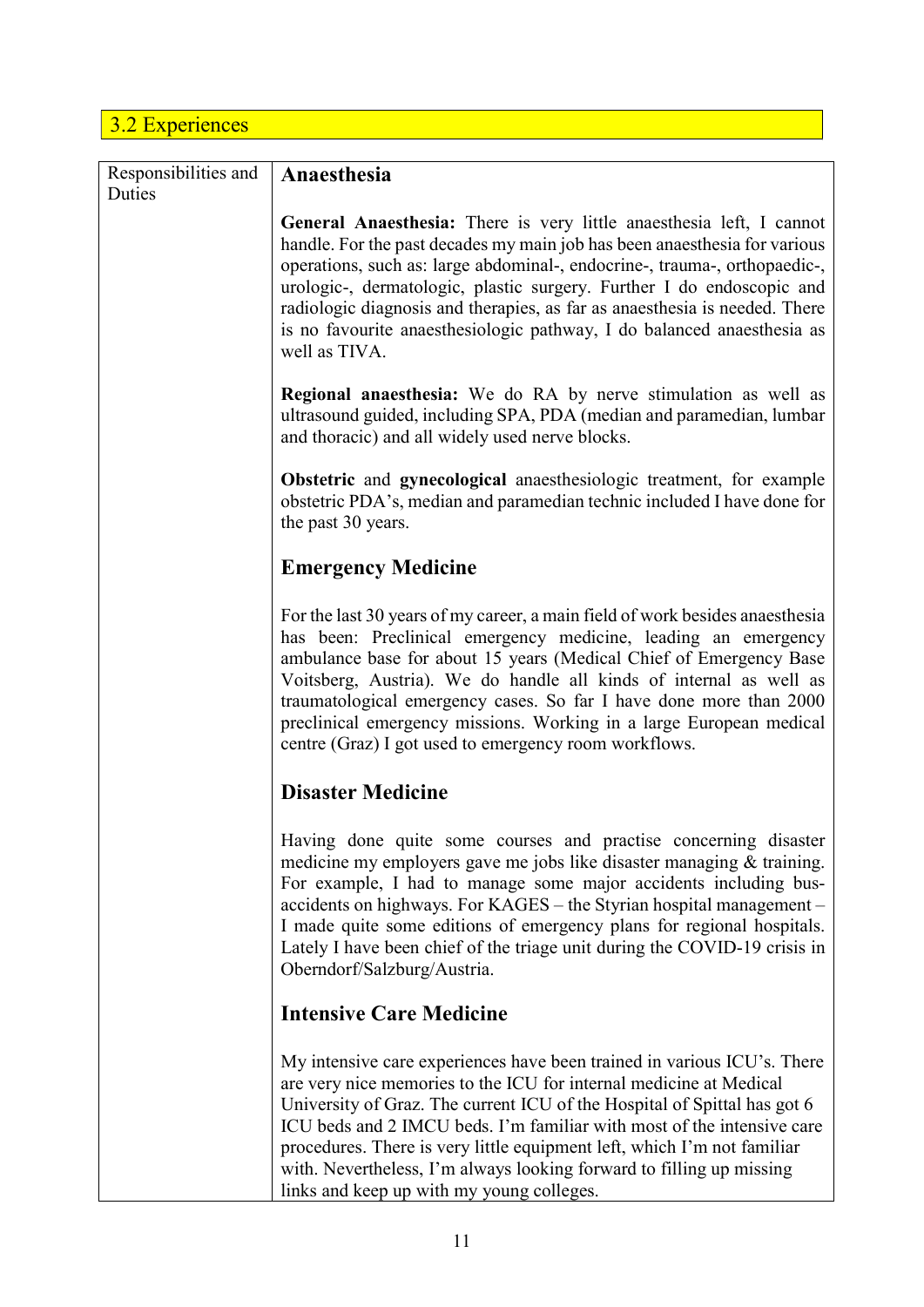## 4 Employment History

| Company                         | <b>Position Held</b>        | <b>Description of Unit</b>                        | Year        |
|---------------------------------|-----------------------------|---------------------------------------------------|-------------|
| <b>Austrian Mountain Patrol</b> | voluntary alpine            | alpine rescue team                                | 1976-2006   |
|                                 | paramedic & doc             |                                                   |             |
| University of Graz              | supervisor                  | Department of Histology                           | 1985-1988   |
| <b>Austrian Red Cross</b>       | paramedic                   | rescue team, civil service                        | 1990        |
| General Hospital,               | - resident                  | Dep. of Anaesthesiology                           | 1991-1997   |
| Landeskrankenhaus               | - intern                    | Intensive Care and                                |             |
| Voitsberg                       | - emergency doctor          | <b>Emergency Medicine</b>                         |             |
| <b>Medical University of</b>    | - intern, specialising      | 20 ICU beds for internal                          | 1995        |
| <b>Graz, Department of</b>      | in intensive care           | intensive care medicine                           |             |
| <b>Internal Medicine</b>        | medicine                    |                                                   |             |
| General Hospital,               | Intern, specialising in     | Dep. of Anaesthesiology                           | 1997        |
| Landeskrankenhaus Graz          | anaesthesiology             | and Intensive Care Med.                           |             |
| General Hospital,               | - senior physician          | Dep. of Anaesthesiology                           | 1998-2006   |
| LKH-Voitsberg                   | - chief emergency           | Intensive Care and                                |             |
|                                 | physician                   | <b>Emergency Medicine</b>                         |             |
| <b>Government of Styria</b>     | <b>Medical Chief of the</b> | Mobile preclinical                                | 2001-2006   |
|                                 | <b>Emergency Base</b>       | emergency medicine base                           |             |
| <b>Medical University of</b>    | senior physician            | More than 36.000                                  | 2006-2012   |
| Graz, University Clinic of      |                             | narcosis a year, 4 ICU's,                         |             |
| <b>Anaesthesiology and</b>      |                             | 160 anaesthesiologists, 3                         |             |
| <b>Intensive Care Medicine</b>  |                             | departments, preclinical                          |             |
|                                 |                             | emergency medicine,                               |             |
|                                 |                             | emergency room, pain                              |             |
|                                 |                             | ambulance, 24-hour pain                           |             |
|                                 |                             | treatment, various                                |             |
| <b>Private Clinic Graz</b>      | <b>Deputy Medical</b>       | preoperative ambulances<br>Close to 5000 narcosis | 2012-2017   |
| Ragnitz, Privatklinik Graz      | <b>Chief</b>                | and 1000 new-born per                             |             |
| Ragnitz (Premiquamed)           |                             | year, intermediate care                           |             |
|                                 |                             | unit                                              |             |
| Hospital Oberndorf,             | Senior Physician            | General surgery,                                  | 2017-2021   |
| Salzburg, KH Oberndorf          |                             | traumatology and                                  |             |
| $(VAMED + City of$              |                             | orthopaedic surgery,                              |             |
| Oberndorf)                      |                             | 6 ICU beds, pain                                  |             |
|                                 |                             | treatment, 1 preoperative                         |             |
|                                 |                             | ambulance                                         |             |
| <b>General Hospital</b>         | Senior Physician            | Surgery: general, ortho-                          | Since March |
| Spittal/Drau                    | <b>Emergency Physician</b>  | pedic, traumatologic,                             | 2021        |
| Kärnten                         |                             | gynegological, obstetric                          |             |
|                                 |                             | ICU: 6 beds, 1-2 COVID                            |             |
|                                 |                             | <b>IMCU</b> : 2 beds                              |             |
|                                 |                             | <b>Emergency Ambulance</b>                        |             |
|                                 |                             | <b>Emergency Room</b>                             |             |
|                                 |                             | <b>Anaesthesia Ambulance</b>                      |             |
|                                 |                             | all kinds of general and                          |             |
|                                 |                             | regional anaesthesia.                             |             |
|                                 |                             |                                                   |             |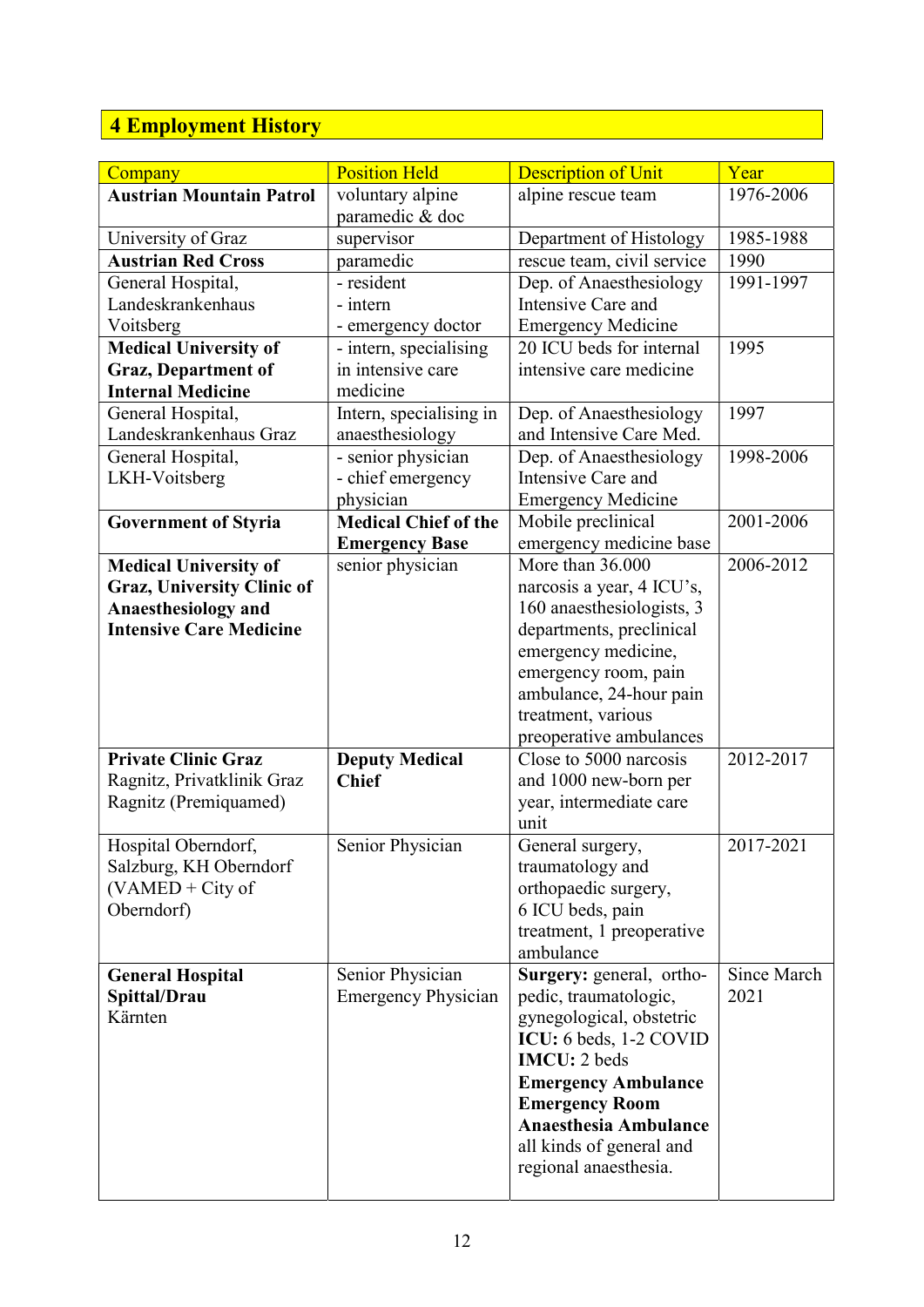## 5 References

| Name                       | Position                          |                                    |
|----------------------------|-----------------------------------|------------------------------------|
|                            |                                   | Company                            |
| W. Burkl, Prof. MD         | Retired Head of Department        | University of Graz, Department     |
|                            |                                   | of Histology                       |
| W. List, Prof. MD          | <b>Retired Head of Department</b> | <b>Meduni Graz, Department of</b>  |
|                            |                                   | <b>Anaesthesiology and ICM</b>     |
| K. Hudabiunigg, Prim. MD   | Retired Head of Department        | UKH-Graz, Department of            |
|                            |                                   | Anaesthesiology & ICU              |
| G. Habermann, Prim. MD     | Retired Head od Department        | LKH-Voitsberg, Department of       |
|                            |                                   | Anaesthesiology and ICM            |
| H.-J. Prexl, Prim. MD      | <b>Retired Medical Director</b>   | LKH-Voitsberg                      |
| R. Mader, MD               | Chief Emergency Physician         | <b>Austrian Mountain Patrol</b>    |
| A. Striccher, BRK          | Chief of Emergency Base           | Austrian Red Cross, Voitsberg      |
| G. Prause, Prof. MD        | <b>Chief Emergency Departm.</b>   | Meduni Graz, AGN, ARC,             |
|                            | Secretary of AGN, etc.            | OEGARI, ÖGNK, etc.                 |
| G. Krejs, Prof. MD         | Retired Head of Department        | Meduni Graz, Department of         |
|                            |                                   | <b>Internal Medicine</b>           |
| KH. Smolle, Prof. MD       | Chief of ICU for internal         | Meduni Graz, Department of         |
|                            | Medicine                          | <b>Internal Medicine</b>           |
| B. Mayer, MD               | Supervisor, retired               | <b>European Disaster Medicine</b>  |
|                            |                                   | Society                            |
| Waltraud Klasnic,          |                                   | <b>Land Steiermark</b>             |
| Frau Landeshauptmann i.R.  | <b>Retired Governor of Styria</b> |                                    |
| H. Metzler, Prof. MD       | <b>Retired Head of Department</b> | <b>Meduni Graz, Department of</b>  |
|                            |                                   | <b>Anaesthesiology and ICM</b>     |
| W. Toller, Prof. MD        | Chief of Heart Department,        | Meduni Graz, Department of         |
|                            | Univ. Clinic of Anaesthesia       | Anaesthesiology and ICM            |
| G. Brunner, Prof. MD       | <b>Medical Director, Direktor</b> | <b>University Clinic of Graz</b>   |
|                            | LKH-Universitätsklinikum          |                                    |
| M. Hessinger, Prof. MD     | <b>Medical Director</b>           | <b>Private Clinic Graz Ragnitz</b> |
| A. Fuchs, Doz. MD          | <b>Chief of Anaesthesiology</b>   | Private Clinic Graz Ragnitz        |
| R. Schön                   | <b>Chief Editor</b>               | <b>Android App Magazine</b>        |
| S. Uranüs, Prof. MD        | Famous Surgeon, Abdominal         | Meduni & Private Clinic Graz       |
|                            | Famous Surgeon, Vessels et al.    | Meduni & Private Clinic Graz       |
| K. Tiesenhausen, Prof. MD  |                                   |                                    |
| A. Maier, Prof. MD         | Famous Surgeon, Thorax            | Meduni & Private Clinic Graz       |
| J. Kainz, Prof. MD         | Famous Surgeon, HNO               | Meduni & Private Clinic Graz       |
| W. Habermann, Prof. MD,    | Famous Surgeon, HNO               | Meduni & Private Clinic Graz       |
| PHD<br>M. Raffl, Prim. MD  | Chief of Dep. Anesth. & ICU       | KH Oberndorf                       |
|                            |                                   | KH Oberndorf                       |
| An. Heuberger, Prim. MD    | Chief of General Surgery          |                                    |
| Th. Ramsauer, Prim. MD     | Chief of Orthopedic Surgery       | KH Oberndorf                       |
| C. Datz, MR Prof. Prim. MD | <b>Medical Director</b>           | <b>KH Oberndorf</b>                |
| G. Bruckmann, Dir. MD      | <b>Medical Director</b>           | <b>KH Spittal an der Drau</b>      |
| CM. Stock, Prim. MD        | Chief of Dep. Anesth. & ICU       | KH Spittal an der Drau             |
| W. Kukutschki, Prim. M     | Chief of Dep. Traumatology        | KH Spittal an der Drau             |
| A Pertl, Prim. MD          | Chief of Dep. General Surgery     | KH Spittal an der Drau             |
| G. Rauter, Prim. Dr.       | Chief of Dep. Gynaecology         | KH Spittal an der Drau             |
| L. Oberzaucher, Prim. M    | Chief of Dep. Radiology           | KH Spittal an der Drau             |